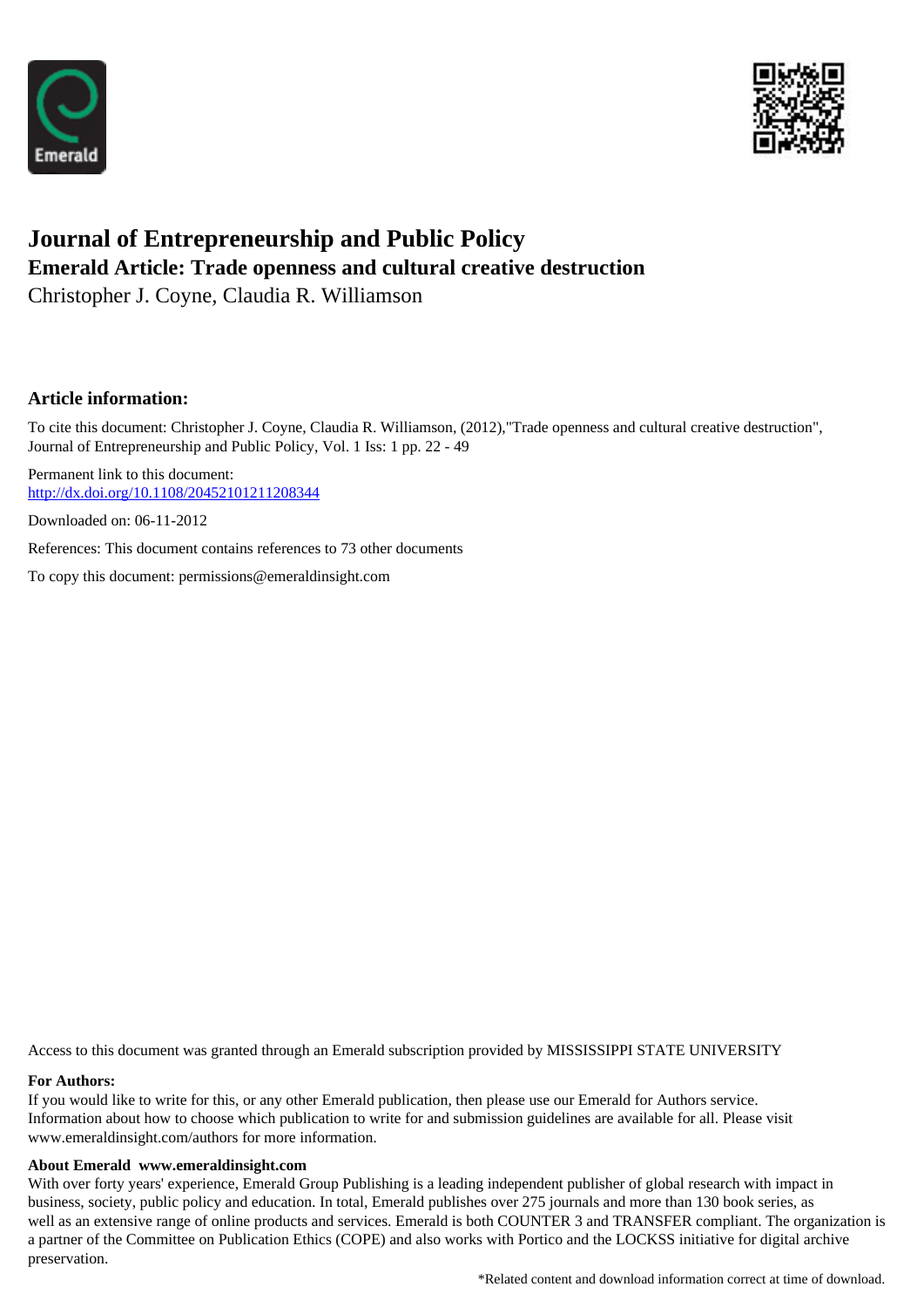

The current issue and full text archive of this journal is available at www.emeraldinsight.com/2045-2101.htm

# Trade openness and cultural creative destruction

Christopher J. Coyne Department of Economics, George Mason University, Fairfax, Virginia, USA, and Claudia R. Williamson Development Research Institute, New York University, New York, New York, USA

#### Abstract

Purpose – This paper seeks to analyze empirically the net effect of trade openness on "economic culture", measured by indicators of trust, respect, level of self-determination, and obedience. Openness to international trade means that societies are more likely to be exposed to alternative attitudes, beliefs, ideas, and values leading to a Schumpeterian process of creative destruction whereby culture is destroyed on some margins and enhanced on others.

Design/methodology/approach – Using data on trade openness from Quinn and Sachs and Warner, the paper empirically evaluates the impact of trade openness on economic culture. The paper's measure of culture is taken from Tabellini and Williamson and Kerekes, where data from the World Values Survey is aggregated to create a culture variable. The paper isolates the impact of trade policies on economic culture through a variety of empirical strategies including both panel and cross sectional analysis.

Findings – The central finding of the study is that a society's openness to international trade generates, on net, positive effects on economic culture. The more open a country is to trade, the more likely it is to possess culture conducive to economic interaction and entrepreneurship.

**Originality/value** – This paper contributes to the existing literature by studying the impact of trade openness on culture. While previous studies have asked "Does culture affect economic outcomes?", this paper explores the answer to the related question, "How does openness to trade affect culture?". Keywords Development, Economic growth, Entrepreneurial action, Globalization,

International trade

Paper type Research paper

#### 1. Introduction

There is widespread consensus among economists regarding the net economic benefits of trade openness. As Dollar and Kraay (2004) note, "Openness to international trade accelerates development: this is one of the most widely held beliefs in the economics profession, one of the few things on which Nobel prize winners on both the left and the right agree" (p. F22). Further, there are numerous empirical cross-country studies exploring how openness impacts a variety of economic and political outcomes (Rodrik, 1998; Durham, 1999; Wei, 2000; Versakelis, 2001; Schneider and Wagner, 2001; Wacziarg, 2001; Yanikkaya, 2003). Missing from the existing literature is an analysis of the connection between international trade openness and culture. One reason for this gap is the fact that culture "is so broad and the channels through which it can enter economic discourse so ubiquitous (and vague) that it is difficult to design testable, refutable hypotheses" (Guiso et al., 2006, p. 23). However, with improved data regarding values and beliefs, economists have paid increasing attention to the link between culture and economic phenomena (see, for instance, Tabellini, 2008a, b, 2010).

This paper contributes to the existing literature by studying the impact of trade openness on culture. While previous studies have asked "does culture affect economic



Journal of Entrepreneurship and Public Policy Vol. 1 No. 1, 2012 pp. 22-49  $\odot$  Emerald Group Publishing Limited 2045-2101 DOI 10.1108/20452101211208344

**IEPP** 1,1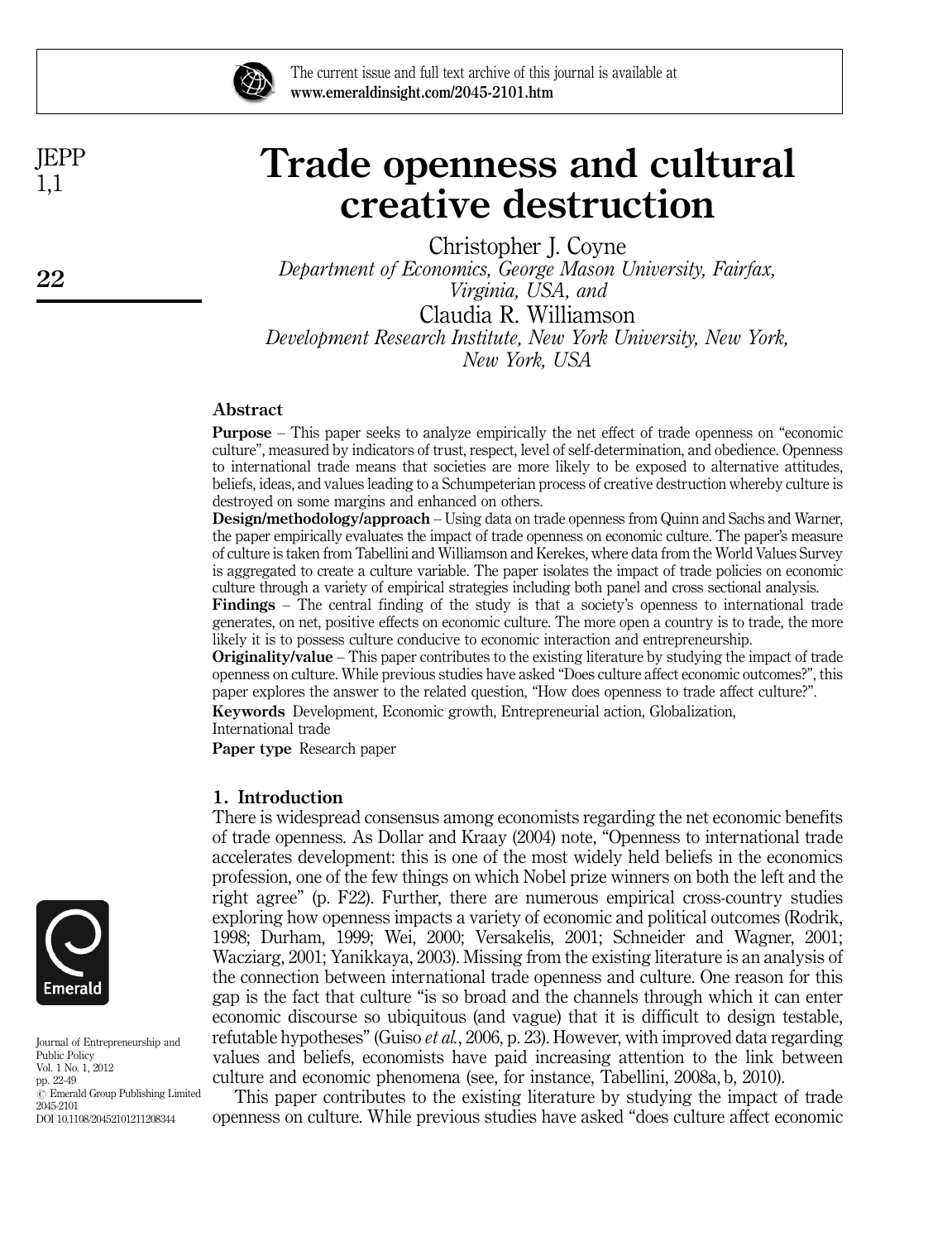outcomes?" (see Guiso et al., 2006), we explore the answer to the related question, "how does openness to trade affect culture?" In order to overcome the broadness of the concept of culture, we concentrate on several cultural traits – trust, perceived level of self-determination, respect for others, and obedience – which are relevant for entrepreneurship. One can think of this subset of traits as "economic culture," defined by Porter (2000, p. 14) as "the beliefs, attitudes, and values that bear on economic activities of individuals, organizations, and other institutions." Narrowing the concept of culture in this manner allows us to explore how trade openness impacts specific cultural characteristics which are likely to affect economic outcomes through entrepreneurial activity.

Using data on trade openness from Quinn (1997) and Sachs and Warner (1995), we empirically evaluate the impact of trade openness on economic culture. Our measure of culture is taken from Tabellini (2010) and Williamson and Kerekes (2010) where data from the World Values Survey (WVS) is aggregated to create a culture variable. We attempt to isolate the impact of trade policies on economic culture through a variety of empirical strategies including both panel and cross-sectional analysis. The panel data covers the time from 1950 to 2004, using five-year averages creating 11 time periods[1]. The cross-sectional analysis covers the same time period but averages the data across all years in order to include additional control variables.

In analyzing the effect of trade openness on economic culture, our study provides insight into the net effect of the process of Schumpeterian creative destruction as it applies to economic culture. The process of "cultural creative destruction" indicates that openness to trade will destroy existing economic culture on some margins while enhancing it on other margins. A key question is the direction of the net effect of trade openness. Our evaluation of the data suggests that trade openness has a net positive, significant and robust impact on economic culture. The more open a country is to the trade, the more likely it is to possess culture supporting economic interaction and entrepreneurship. We are cognizant of the likelihood of reverse causality and endogeneity among our results and therefore interpret our findings cautiously. However, our findings are robust to the inclusion of a variety of control variables, different model specifications, including instrumental variable analysis, and alternative trade and culture measures, lending further credibility to our findings.

Our focus on trade openness and the cultural values associated with economic interaction and entrepreneurship contributes to several strands of existing literature, the first of which explores the link between culture, entrepreneurship, and development (Lavoie and Chamlee-Wright, 2000; Harper, 2003). A related strand of literature draws on psychology to study how a society's culture, in the form of values, beliefs, and norms influences entrepreneurship through individual's perceptions of their "locus of control" and "self-efficacy" (see Lane, 1991; Harper, 2003). A third strand of literature highlights the importance of culture on the extent of the market in the form of social capital and trust (see Knack and Keefer, 1997; Woolcock, 1998; Francois and Zabojnik, 2005; Chan, 2007). Finally, we contribute to the literature focussing on the role of institutions (North, 1961, 1990, 2005; Davis and North, 1971; Keefer and Knack, 1997; Licht et al., 2007; Shirley, 2008) which recognizes the importance of culture in the process of economic change and development. As North (2005) emphasizes, culture determines the performance of a society over time by framing the perceptions of individuals regarding opportunities and alternatives.

We proceed as follows. Section 2 explores the theoretical connection between trade openness and the process of cultural creative destruction. Section 3 discusses how the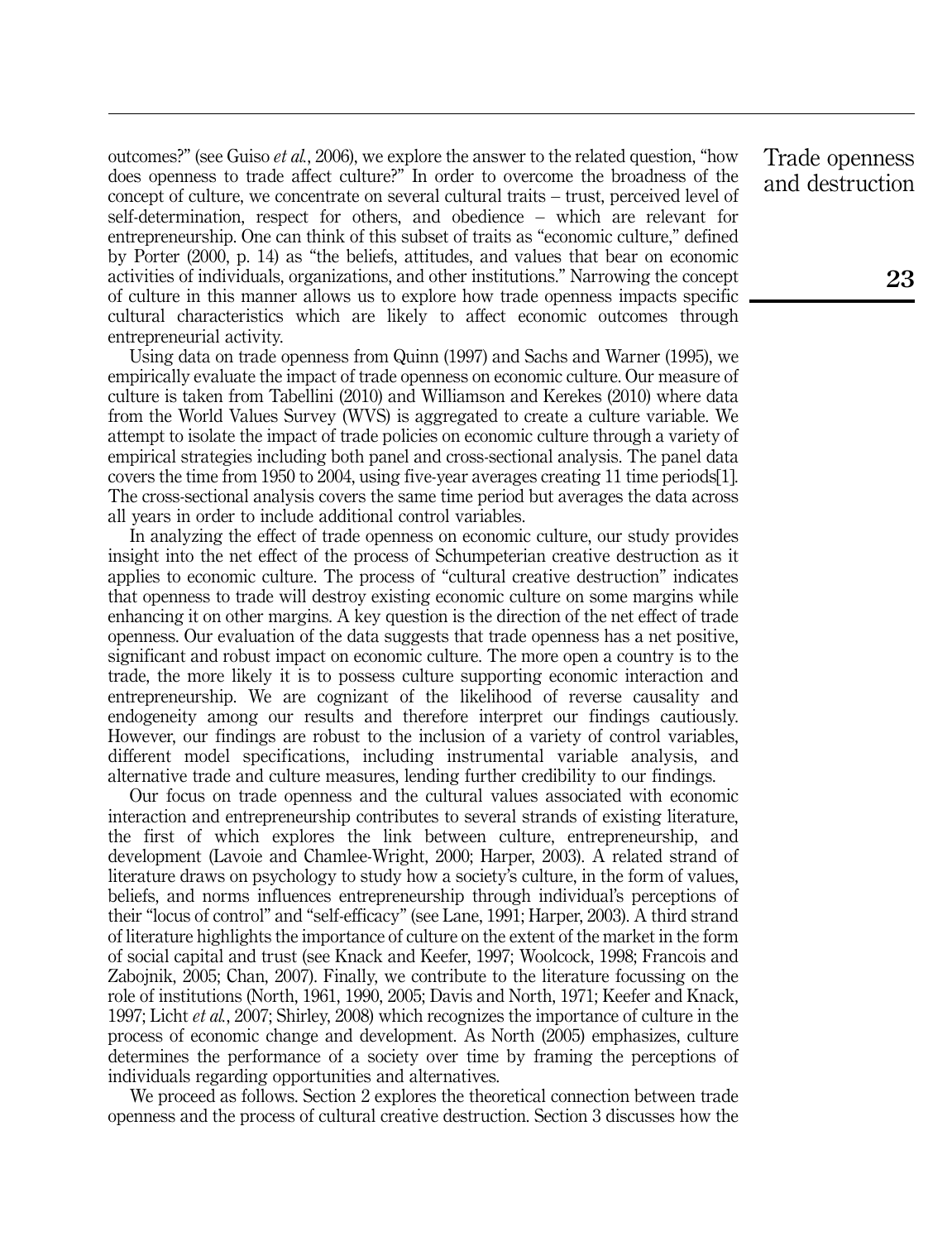trade openness and economic culture variables are measured, as well as the control variable employed. We also make clear how each of the cultural variables considered can influence entrepreneurship. Section 4 provides our empirical results, while Section 5 examines their robustness. Finally, Section 6 concludes with the implications of our analysis.

#### 2. Trade openness and cultural creative destruction

24

**IEPP** 1,1

> Joseph Schumpeter (1934) defined entrepreneurship as the process of "carrying out [y] new combinations" in five specific situations: introducing a new good or a new quality of an existing good; introducing a new production method; opening a new market; obtaining a new source of raw materials; and lastly establishing a new organization of an industry (p. 66). Schumpeter (1942) later coined the now famous term "creative destruction" to describe the broader process of entrepreneurial innovation. This process is typically thought of in terms of physical goods and services. However, as Cowen (2002) points out, this same logic can also be applied to the process of cultural exchange.

> The underlying logic is that trade not only results in the exchange of goods and services, but also in exposure to different attitudes, beliefs, ideas, and values. Cultural exposure can be both direct and indirect. Direct cultural exposure refers to those situations where an entrepreneur purposefully introduces a cultural product, organization, or method into a market. For example, the opening of a restaurant serving ethnic food would be an example of direct cultural exposure. In this example the entrepreneur purposefully introduces the product or service to the new market precisely because of its cultural characteristics. Indirect cultural exposure, in contrast, refers to entrepreneurial activities where cultural influence is not the primary goal of the entrepreneur, but instead is an unintended consequence of entrepreneurial activity. For example, when a company does business abroad it exposes entrepreneurs in that country to alternative business practices. In such cases cultural exposure is not the primary motivation of the entrepreneur, but instead is an indirect effect of the openness to international trade.

> The process of cultural creative destruction does not end with the initial exposure – whether direct or indirect – to alternative attitudes, beliefs, ideas, and values. As Holcombe (1998) points out, most entrepreneurial activities are the result of previous entrepreneurial activities which create a whole new set of subsequent opportunities. In the context of culture this implies that initial exposure to alternative cultures will create subsequent opportunities which will then further influence the society's culture. This implies that instead of viewing culture as a fixed stock, it is more suitable to view it as an ongoing process of change for better or worse (Cowen, 2002).

> In sum, openness to international trade exposes a society's cultures to a process of creative destruction. This process destroys existing culture on some margins while enhancing it on others. Just as the introduction of a new product or production technique destroys existing combinations while creating new opportunities, so too does the process of cultural exchange. Of course extending the logic of creative destruction to culture says nothing, by itself, about the net effect of trade openness on culture. There are two main views regarding the direction of this effect.

> The first view  $-$  the negative-sum view  $-$  holds that trade openness is, on net, destructive to a society's social cohesion and identity. For example, it has been argued that international trade openness can result in the erosion of social networks and hence social cohesion (Rodrik, 1997; Chan, 2007). From this standpoint trade disturbs the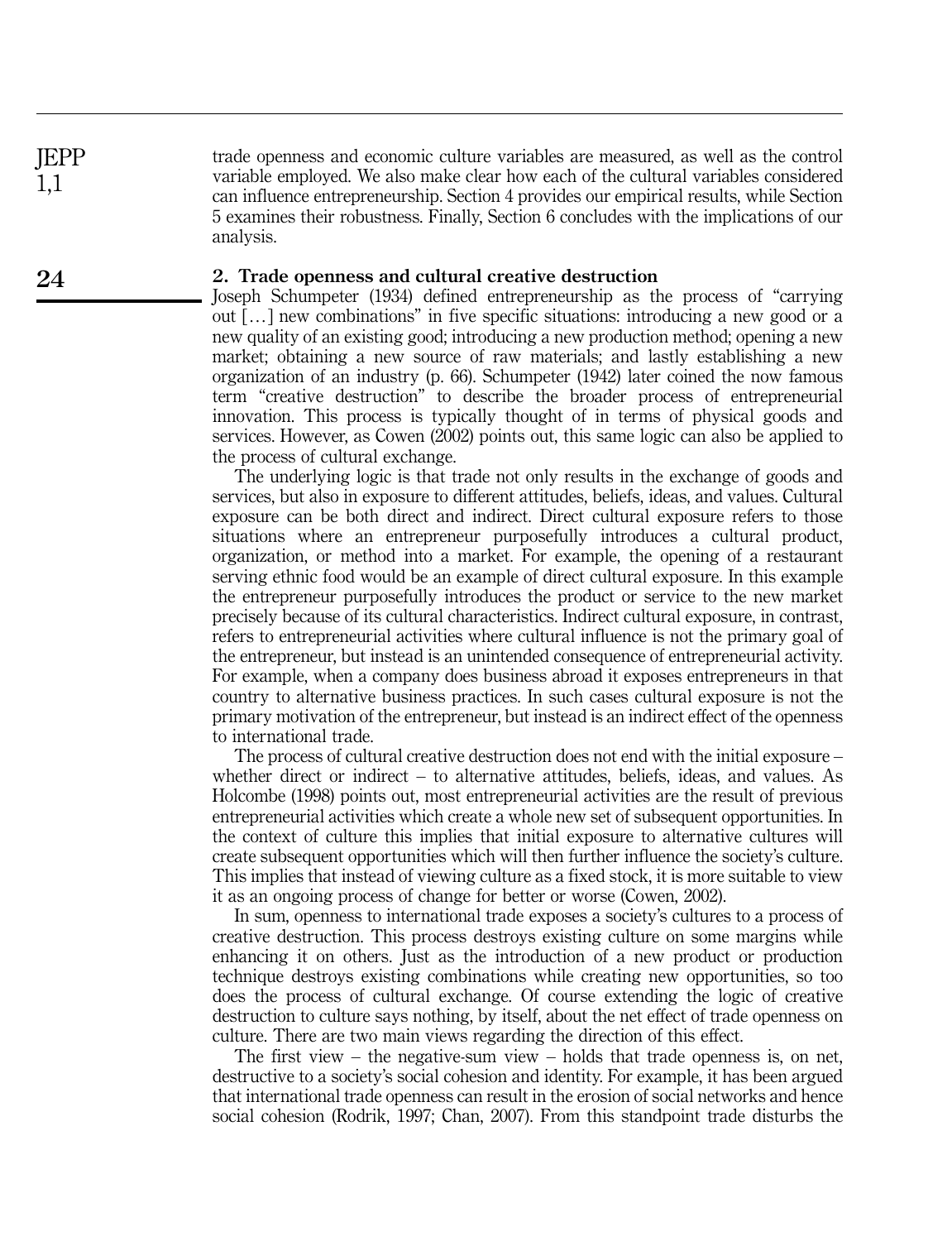status quo, including existing norms of trust and cooperation by encouraging individualism and profit-seeking over social relations. A related argument emphasizes that openness to trade can have perverse effects on culture in terms of perceived loss of identity (Barber, 1995; Huntington, 1996). Under this scenario, individuals, or groups of individuals, view global integration as a threat to their core values and beliefs. The result is that indigenous individuals view global trade as reducing their ability to control their lives. This can lead to a backlash against global trade and integration, and in the limit, can result in violent conflict. In both instances subsequent entrepreneurial activity is threatened either because of a reduction in the informal institutions that allow for fluidity in economic interactions, in the case of eroded social cohesion, or in the loss of perceived control over one's life, in the case of lost identity.

In contrast to the negative-sum view of trade openness, the positive-sum view holds that international openness to trade has a net benefit on a society's cultural values. For example, Cowen (2002) contends that while globalization destroys certain aspects of a society's culture, it also leads to a wide array of new cultural products which are beneficial. Further, trade openness can promote views of individual autonomy and increase the likelihood of risk taking in economic activities, both of which are important for entrepreneurship. Finally, it could be argued that, in contrast to eroding social cohesion, openness to trade provides people with an increased number of opportunities for interaction and exchange which can generate trust through the cultivation of social relationships. Along these lines Storr (2008) emphasizes that markets should be understood as a "social space" where both economic and non-economic relationships emerge and develop. Jones (2006, pp. 85-6) notes that the merging of cultures creates commonalities reducing the costs associated with interaction and exchange. These reduced transaction costs lead to increased interactions fostering trust and contributing to the growth of social networks and the extent of the market. The purpose of subsequent sections is to empirically analyze the net effect of international openness on economic culture to determine which one of these views is supported by the data.

# 3. Data

#### 3.1 Trade openness

We focus on trade policy openness defined as the unrestricted ability to interact within international financial and commodity markets. In order to capture trade openness, we rely on three different trade policy measures of openness found in the existing literature. The first two measures of openness capture the degree of financial regulation and are taken from Quinn (1997) and Quinn and Toyoda (2007, 2008). The third is the Sachs and Warner (1995) trade openness measure[2].

Quinn (1997) and Quinn and Toyoda (2007, 2008) create two openness indices defined as "the many government policies regulating inward and outward financial transactions." The first index measures the degree of regulation surrounding the capital account (openness-capital) while the second index focusses on restrictions on the current account (openness-current). These indices are based on an interval scale constructed by coding domestic and international laws taken from the IMF's Exchange Arrangements and Exchange Restrictions. The indices are scaled from 0 to 100 with 100 representing a country fully open to inward and outward capital flows. Data are available from 1950 to 1999 for 94 countries.

Sachs and Warner (1995) construct a dummy variable for openness based on five individual criteria for specific trade-related policies (openness-SW). This criterion includes tariff rates, non-tariff barriers, a black market exchange rate, a state monopoly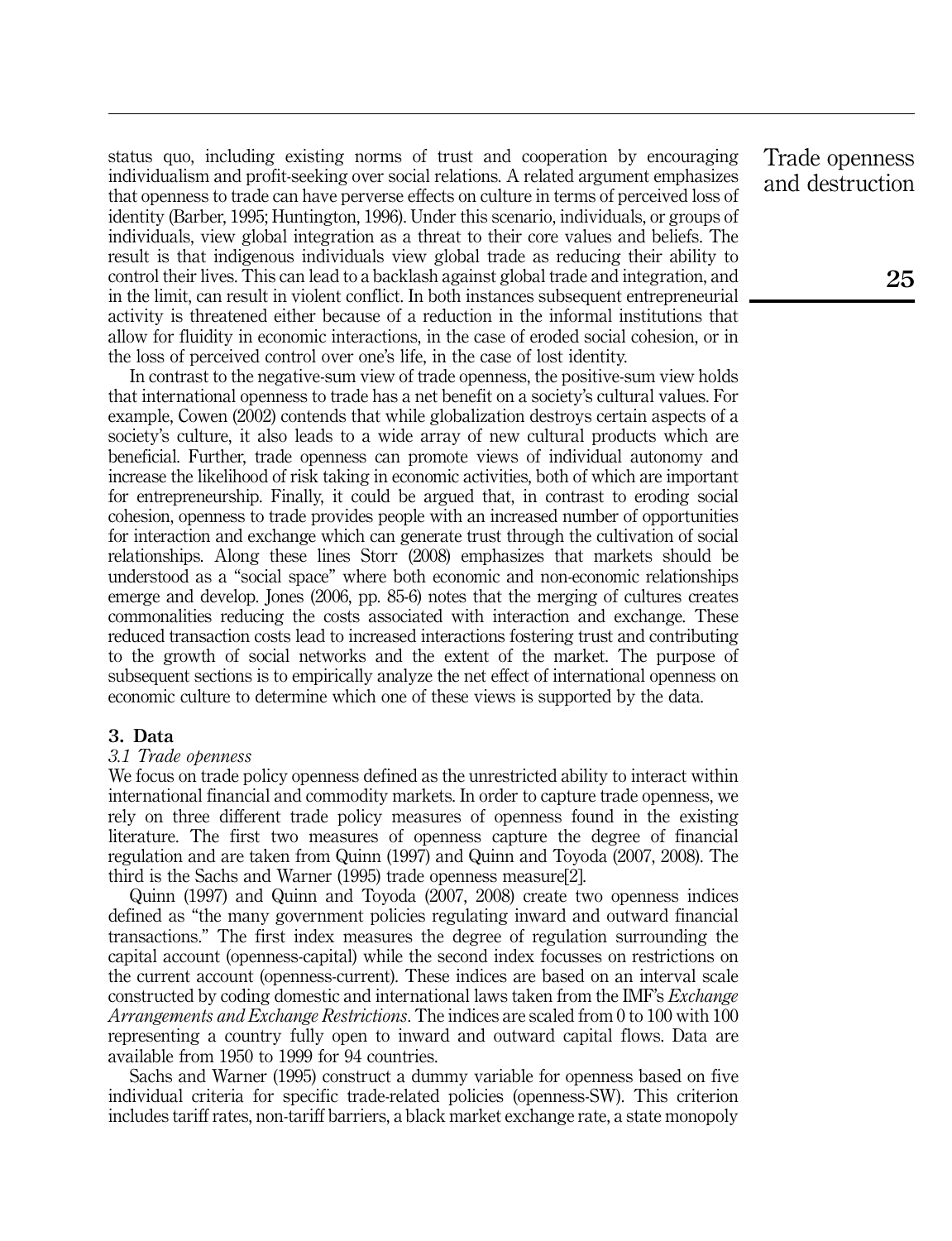on major exports, and a socialist economic system. A country is classified as closed if it displays at least one of the following characteristics: average tariff rates of 40 percent of more; non-tariff barriers covering 40 percent or more of trade; a black market exchange rate that is depreciated by 20 percent or more relative to the official exchange rate; a state monopoly on major exports; and a socialist economic system. These five characteristics are included to cover various types of trade restrictions. A dummy variable equal to 1 classifies a country as open and 0 if closed.

We view these three measures of openness as capturing the trade policy environment due to their nature of quantifying past trade policies for a large number of countries. This is especially critical since we are attempting to estimate the impact openness exhibits on culture. Hence, it is important to take into account the historical environment of trade policies as cultures tend to evolve and change slowly (see Williamson, 2000, p. 597). Given this, we implement lagged measures of trade openness in order to fully capture this relationship. Specifically, in the panel analysis we use a five-period lag of openness in the regression specifications as this incorporates past trade policies and maximizes the sample size of countries[3].

#### 3.2 Culture

Our focus is on identifying cultural characteristics relevant to social and economic interaction and exchange. In order to measure culture, we rely on a culture variable first identified by Tabellini (2010) and later expanded by Williamson and Kerekes (2010). The cultural variable is constructed by building-off of existing sociological literature that identifies cultural traits that serve as constraints on entrepreneurial behavior and hence influence economic development for better or worse. The variable is broken into four categories: trust, control and individual self-determination, respect, and obedience. Tabellini (2010), Lane (1991), and Harper (2003) argue that trust, respect, and individual self-determination encourage social interaction, entrepreneurship, and production. In contrast, obedience may negatively impact economic development by hindering risk-taking entrepreneurial activities.

Trust: influences entrepreneurship by reducing transactions costs facilitating market exchanges resulting in faster movement toward efficient outcomes (Fukuyama, 1996; Dixit, 2004). A lack of trust between individuals raises the cost of monitoring and increases transactions costs resulting in individuals trading among small networks rather than expanding into anonymous market participation. Along these lines, the exiting literature on trust and social capital argues that higher trust societies will experience higher levels of economic development and growth (Knack and Keefer, 1997; Woolcock, 1998; Francois and Zabojnik, 2005).

Control: refers to the perceived level of self-determination held by individuals in a society. Individual motivation depends on the level of self-control individuals believe they have over their choices. This is influenced by whether individuals reap the benefits or consequences of their actions. The more likely it is that economic success will be determined by one's own will, the more likely individuals will work harder, invest in the future, and engage in entrepreneurial activities. However, if individuals view the likelihood of succeeding as a product of luck or political connections, they will tend to refrain from engaging in productive entrepreneurial activities. In general, people's perceived "locus of control" over economic activity will impact a country's overall level of development for better or for worse through its effect on entrepreneurial activity (Banfield, 1958).

**IEPP** 1,1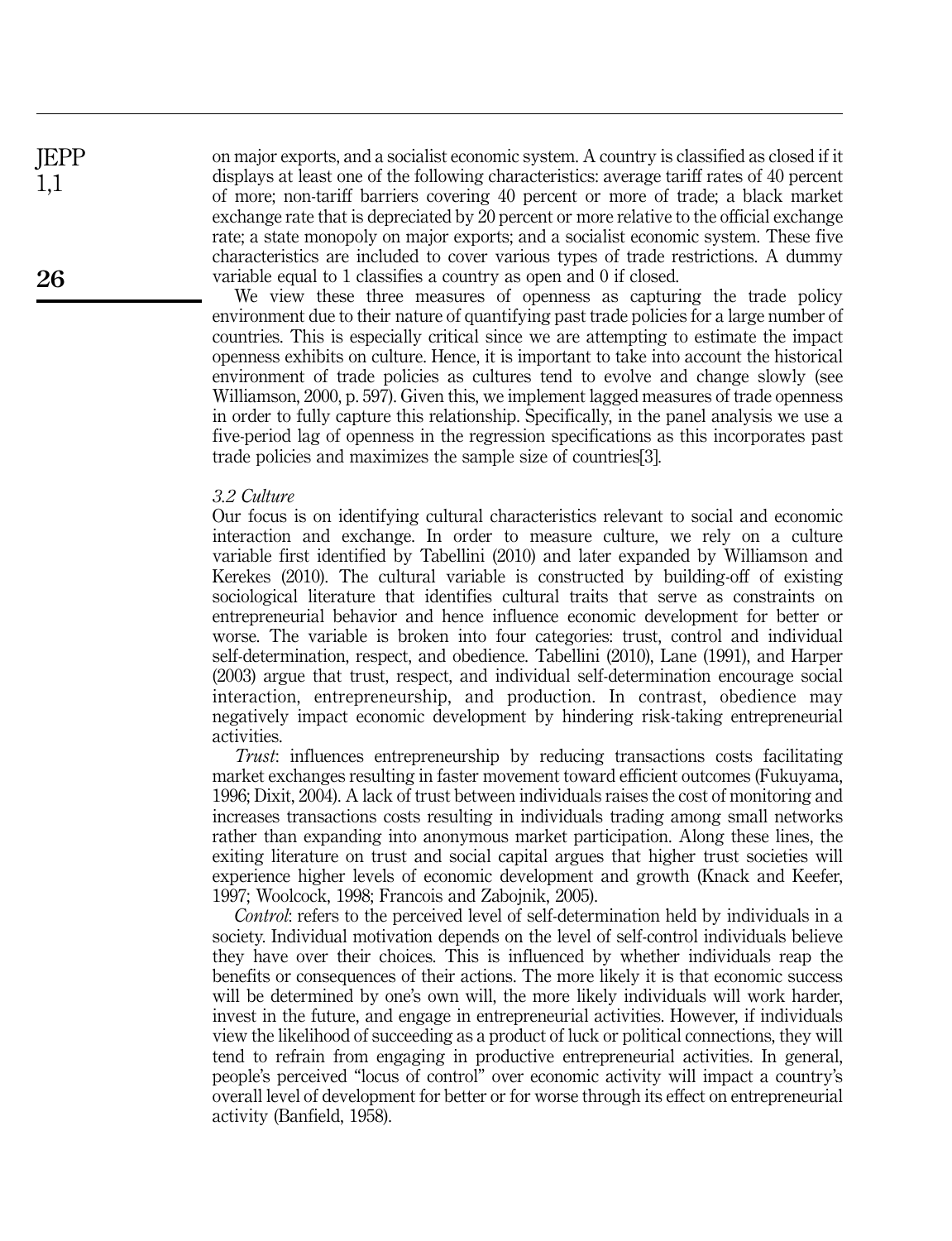Respect: refers to tolerance of other people – their choices, views, etc. The measure of respect is grounded in the distinction between generalized morality and limited morality. Platteau (2000) argues that in some societies it is morally acceptable to engage in highly opportunistic behavior outside of one's small group or network. Other societies may develop abstract rules to guide social interactions in a generalized sense in order to promote morality among anonymous members of society. These two distinct types of morality have economic consequences including the provision of public goods in local communities and the monitoring of political representatives (Banfield, 1958; Putnam, 1993). Further, the extent of respect will directly influence the payoff to productive entrepreneurship. In societies where respect is low, meaning that opportunistic behavior is viewed as acceptable, we would expect lower levels of entrepreneurship, all else constant.

Obedience: refers to deference to authority. Obedience in one form or another is present in all social systems, but societies that discourage individualism also discourage feelings of personal control and determination in children. The result is reduced risk taking when it comes to social relationships, innovation, and entrepreneurship, which can have adverse effects on social and economic development. An existing literature in economic psychology indicates that parents play a key role in influencing their children's locus of control and perception of autonomy which directly influences their likelihood of being entrepreneurial as they grow older (see Harper, 2003, pp. 54-5). Development ultimately requires the acceptance of the possibility that individuals as entrepreneurs will make choices contrary to the desires of authority figures. If this possibility does not exist because the "[ $\dots$ ] individual is subjected to a network of controls, the society loses the essential engine of economic development [...]" (Grondona, 2000, p. 48).

Each of these cultural traits is measured by utilizing survey data from the European Values Survey and WVS. These surveys capture culture in the form of individual beliefs and values reflecting local norms and customs (The European Values Study Foundation and World Values Survey Association (EVSF-WVSA), 2006). In order to maximize sample size, we pool all countries surveyed in any of the five waves over the time periods 1981-1984, 1989-1993, 1994-1999, 1999-2004, and 2005-2007. Survey answers are utilized and aggregated to create the culture variable for each period. Each component of culture has a corresponding question from the survey and a different aggregation process that is discussed in Appendix 2.

Combining all four traits, one comprehensive measure for culture for each country, for each time period, is achieved by summing trust, control, and respect, and subtracting the obedience score. Since we are concerned with the impact of trade openness on economic culture, this aggregate variable serves as the main focus of our empirical analysis. Over all five periods, the comprehensive measure is converted to a relative scale ranging from 0 to 10, with 10 representing the country with the strongest culture and 0 representing the country with the weakest culture relevant for economic interaction. Countries with consistently high economic culture scores include Sweden, The Netherlands, Finland, and Denmark, while those ranking in the bottom are Uganda, Rwanda, and Ghana. See Appendix 3 for the culture index by country and year and each country's average score and rank.

### 3.3. Control variables

In addition to trade openness, it is important to control for other factors that could possibly influence a country's economic culture. We follow the existing development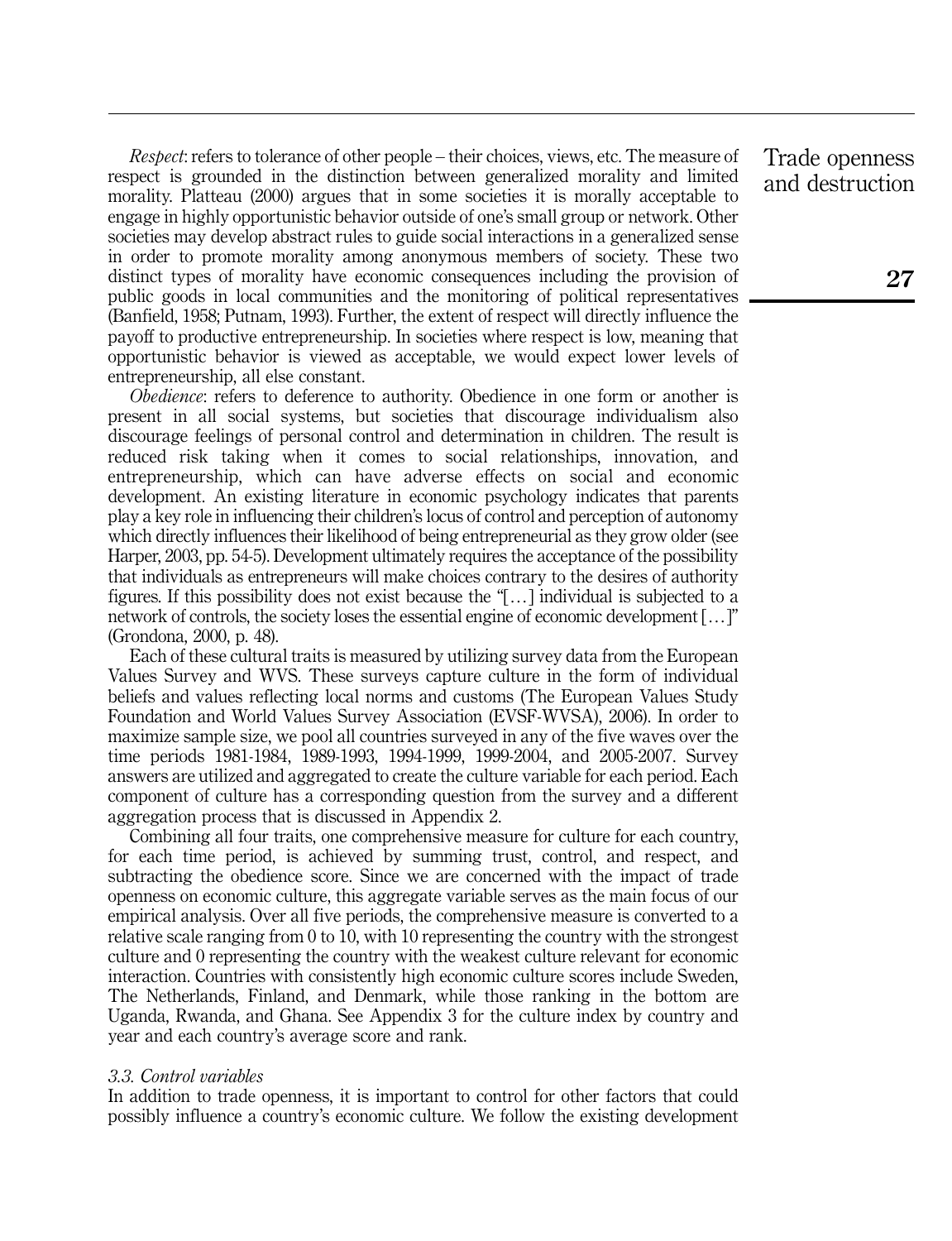literature on institutions in selecting the following controls: country size, gross domestic product (GDP) growth, GDP, urban population, and formal political institutions. We use the log of both population and area to control for country size. We also control for urban population measured as the percentage of the population living in an urbanized area. Data for the first five controls is taken from World Bank (2006).

The level of development, captured by GDP PPP (constant 2,000 international dollars), is also included in the analysis. We recognize the possible endogeneity problems that may arise from the inclusion of this variable. However, we want to ensure that the relationship between trade openness and culture is robust to the inclusion of the level of development. The growth of income is also included in the regression specifications. The "institutions rule" literature (Acemoglu et al., 2001, 2002; Rodrik et al., 2004; Acemoglu and Johnson, 2005) argues that institutions are a fundamental cause in economic development. Tabellini (2010) illustrates the strong positive relationship of informal institutions on the growth of GDP. However, Glaeser et al. (2004) highlights the effect of income growth on institutions. Thus, as an additional control we use the growth of GDP.

Another potentially important factor influencing culture is a country's formal institutions. Formal institutions refer to codified rules such as constitutions, legislation, legal and political procedures, and so on (see North, 1990, 1991). Although formal institutions can reflect a society's culture, they also can serve as constraint on the evolution of cultural norms. For example, in his study of the "real" Peruvian economy, De Soto (1989) found a flourishing underground economy that relied on informal cultural norms for operation. The evolution of these informal norms, and the extent of the market, was constrained by corrupt and dysfunctional formal institutions. In this case, like in many underdeveloped countries, informal cultural norms serve as a substitute for weak or non-existent formal institutions[4]. However, it is also possible that well-functioning formal institutions can enhance and complement a society's culture. North (1990) argues that as a country codifies its existing informal institutions into formal rules, it allows for further development of norms, customs, and culture.

Given this, we find it necessary to control for past formal institutions in our empirical analysis. In order to do so, we rely on a common measure of formal institutions, the Polity IV measure of democracy (Jaggers and Marshall, 2000). This index is measured on a scale from 0 to 10 with 10 representing most democratic. This variable is derived from a combination of quantifying the competitiveness of the political process, the openness and competiveness of executive recruitment, and constraints on the chief executive. This index is also attractive because it covers 162 countries over the time period from 1800 to 2007. We control for the effect of past formal institutions by including a 100-year lag of the democracy index[5].

## 4. Results and analysis

#### 4.1 Benchmark panel results and analysis

Summary statistics for all of the variables used in the panel analysis are provided in Appendix 4. The number of observations, mean, standard deviation, and minimum and maximum values for each variable is reported. We use 65 countries covering the time period of 1950-2004 (creating 11 time periods using five-year averages) with income per capita ranging from \$488 to \$59,880. Culture spans from 1984 to 2004 (five time periods) ranging from 0 to 10 with a mean of 4.46 and a standard deviation of 1.88.

**IEPP** 1,1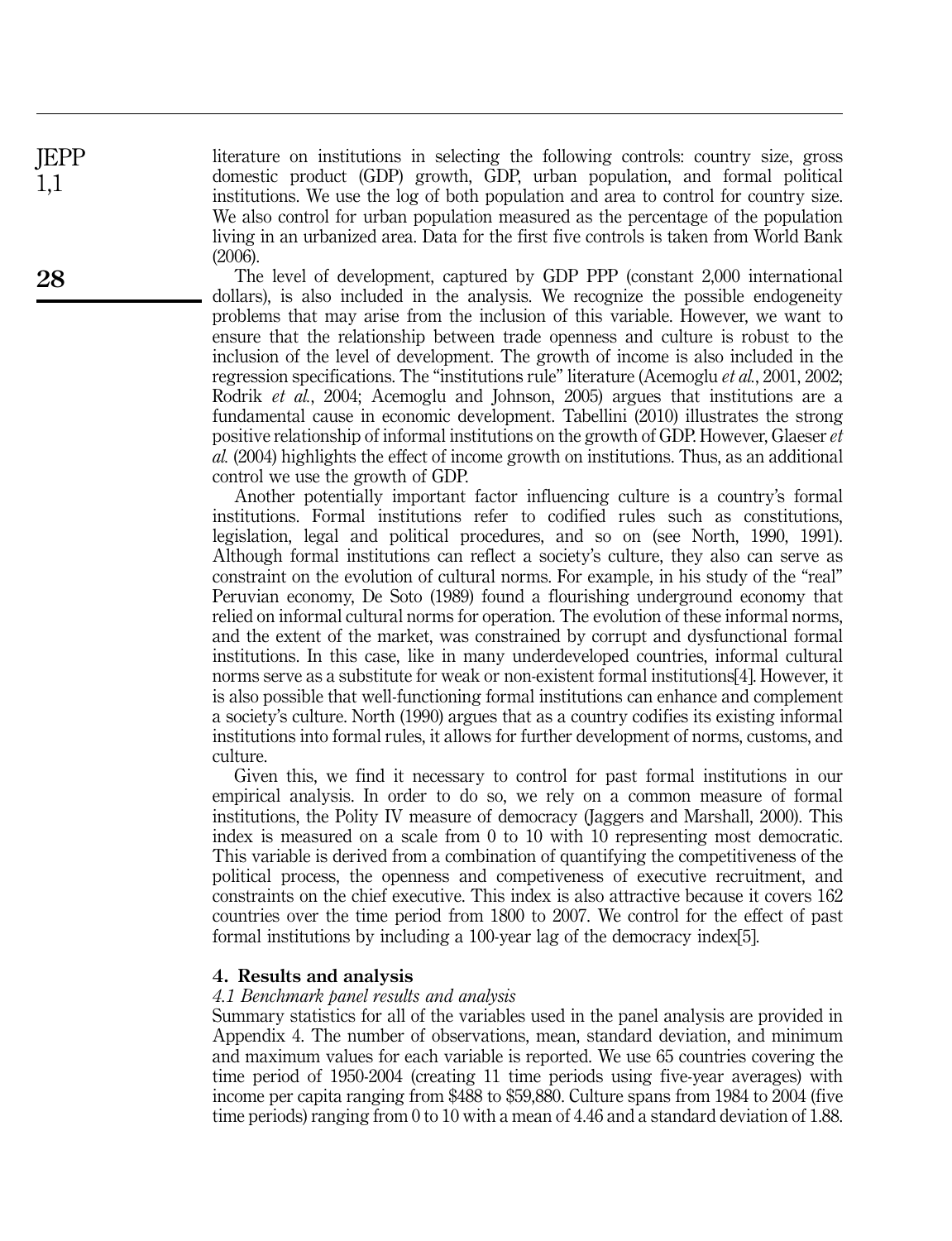Recall that trade openness is used in the analysis with a five-period lag, spanning the years from 1959 to 1979 (five time periods). For example, culture in 2004 is matched with openness is 1979, and so on. Openness-capital is scaled from 0 to 100 with a mean of 52.59 and a standard deviation of 28.44. Openness-current is scaled from 0 to 100 with a mean of 52.65 and a standard deviation of 26.19. Trade openness-SW is measured as 0, 1 with a mean of 0.32 and a standard deviation of 0.45.

It is necessary to point out that many of the control variables are highly correlated with trade openness and with one another (see Appendix 5). For example, all three measures of openness are correlated with democracy (over 0.33). Growth and GDP are correlated over -0.24 and 0.22, respectively, with trade openness. Also, urban population is highly correlated with openness-capital and openness-current (0.50 and 0.46, respectively). Although these variables are highly correlated with our main variable of interest, we believe it is important to include these additional controls in order to substantiate our results. In order to do so, we rely on a variety of regression specifications and acknowledge the presence of endogeneity among our independent variables. In order to partially address this issue we show the results with and without the controls, in addition to implementing instrumental variable estimation in order to minimize the endogeneity effect.

As a benchmark, we first show the basic relationship between the four components of culture, the overall culture index, and the three measures of trade openness by employing univariate ordinary least squares (OLS) regressions on our panel dataset. The univariate regression is identified as:

$$
C_{it} = \mu + \beta T_{it} + \varepsilon_{it}
$$

where C equals each component (trust, control, respect, obedience) of culture or the overall index and T represents trade openness.

The benchmark univariate OLS regressions are shown in Table I.

Panels one through five report the results using the different dependent variables. They are trust, control, respect, obedience, and the overall culture index, respectively. Columns (1) reports the effect of openness-capital on the dependent variables, columns (2) show how openness-current relates to the dependent variables, and columns (3) report the regression results using openness-SW as the trade measure.

The first panel of regressions reports the effect of trade openness on trust. All three regressions suggest a positive and significant relationship between openness and the level of trust, with openness-SW displaying the strongest effect. These findings imply that the more open an economy is to trade, the higher the level of trust that will exist within that country. In the second panel, we also find a strong positive and significant relationship between all three measures of openness and the level of individual selfcontrol. Panel three reports the results using the level of respect as the dependent variable – greater trade openness is positively and significantly related to the level of respect. Regressions reported in panel four indicate that trade openness is negatively and significantly related to the level of obedience. The last panel of regressions employs the overall culture index as the dependent variable. All three measures of trade openness have a strong positive and significant impact on culture. This finding is in line with our main hypothesis, which argued that the net effect of trade openness on culture is positive.

Given this understanding of how trade openness affects each individual cultural component, the next section focusses on the aggregate cultural index as the main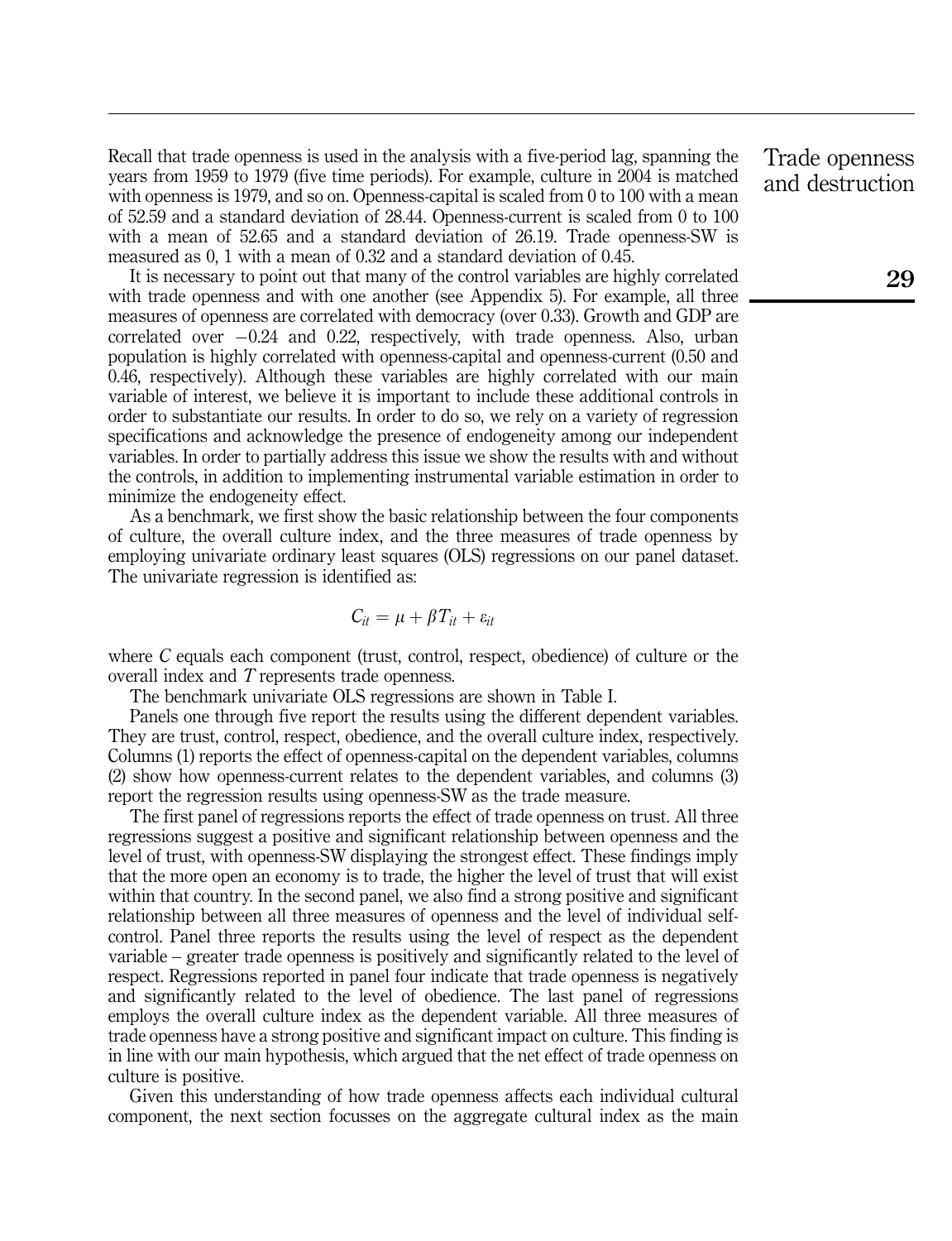| JEPP                                                                                        |                                   |                    |                        |                        |                         |                                                      |                                          |                                                                                                             |
|---------------------------------------------------------------------------------------------|-----------------------------------|--------------------|------------------------|------------------------|-------------------------|------------------------------------------------------|------------------------------------------|-------------------------------------------------------------------------------------------------------------|
| 1,1                                                                                         |                                   | S                  |                        |                        | $2.476***$<br>$(0.287)$ | 3.469***<br>(0.190)                                  | 0.316<br>160                             |                                                                                                             |
|                                                                                             | variable - culture<br>Dependent   | 2                  |                        | $0.036***$<br>(0.006)  |                         | $2.860***$<br>(0.359)                                | 0.205<br>144                             |                                                                                                             |
| 30                                                                                          |                                   | Η                  | $0.022***$<br>(0.006)  |                        |                         | 3.698***<br>(0.356)                                  | 0.080<br>144                             |                                                                                                             |
|                                                                                             |                                   | S                  |                        |                        | $-13.130***$<br>(2.719) | $4.164***$<br>(1.792)                                | $0.120\,$<br>165                         |                                                                                                             |
|                                                                                             | variable - obedience<br>Dependent | 2                  |                        | $-0.184***$<br>(0.054) |                         | 46.526***<br>(3.231)                                 | 0.068<br>149                             |                                                                                                             |
|                                                                                             |                                   | $\overline{ }$     | $-0.157***$<br>(0.053) |                        |                         | 44.525***<br>(3.023)                                 | 0.051<br>149                             |                                                                                                             |
|                                                                                             |                                   | 3                  |                        |                        | 10.280***<br>(2.065)    | 66.784**** 63.961*** 59.879*** 63.927***<br>(1.361)  | $\!0.13$<br>165                          |                                                                                                             |
|                                                                                             | variable - respect<br>Dependent   | $\mathbf{\hat{z}}$ |                        | $0.160***$<br>(0.043)  |                         | (2.561)                                              | $0.08$<br>149                            |                                                                                                             |
|                                                                                             |                                   | Η                  | $0.090**$<br>(0.043)   |                        |                         | (2.449)                                              | $0.02\,$<br>149                          |                                                                                                             |
|                                                                                             |                                   | S                  |                        |                        | $3.724***$<br>(1.439)   | (0.956)                                              | 0.04<br>160                              |                                                                                                             |
|                                                                                             | variable - control<br>Dependent   | $\sim$             |                        | $0.087***$<br>(0.022)  |                         | (1.326)                                              | 0.09<br>144                              |                                                                                                             |
|                                                                                             |                                   | $\overline{ }$     | $0.054***$<br>(0.022)  |                        |                         | 22.149**** 23.999*** 66.592*** 64.624****<br>(1.264) | 0.04<br>144                              |                                                                                                             |
|                                                                                             |                                   | 3                  |                        |                        | 14.225***<br>(2.350)    | (1.549)                                              | 0.18<br>165                              |                                                                                                             |
|                                                                                             | variable - trust<br>Dependent     | $\mathbf{\Omega}$  |                        | $0.181***$<br>(0.049)  |                         | (2.965)                                              | 0.08<br>149                              |                                                                                                             |
|                                                                                             |                                   |                    | $0.085*$<br>$(0.050)$  |                        |                         | $27.660***$<br>(2.845)<br>0.01                       | 149                                      |                                                                                                             |
| Table I.<br>Culture and trade<br>openness panel OLS<br>$model - benchmark$<br>specification |                                   |                    | Openness-capital       | Openness-current       | Openness-SW             | Constant                                             | Number of observations<br>Adjusted $R^2$ | Notes: Standard errors are in parentheses. *,**,****Significance level at 10, 5 and 1 percent, respectively |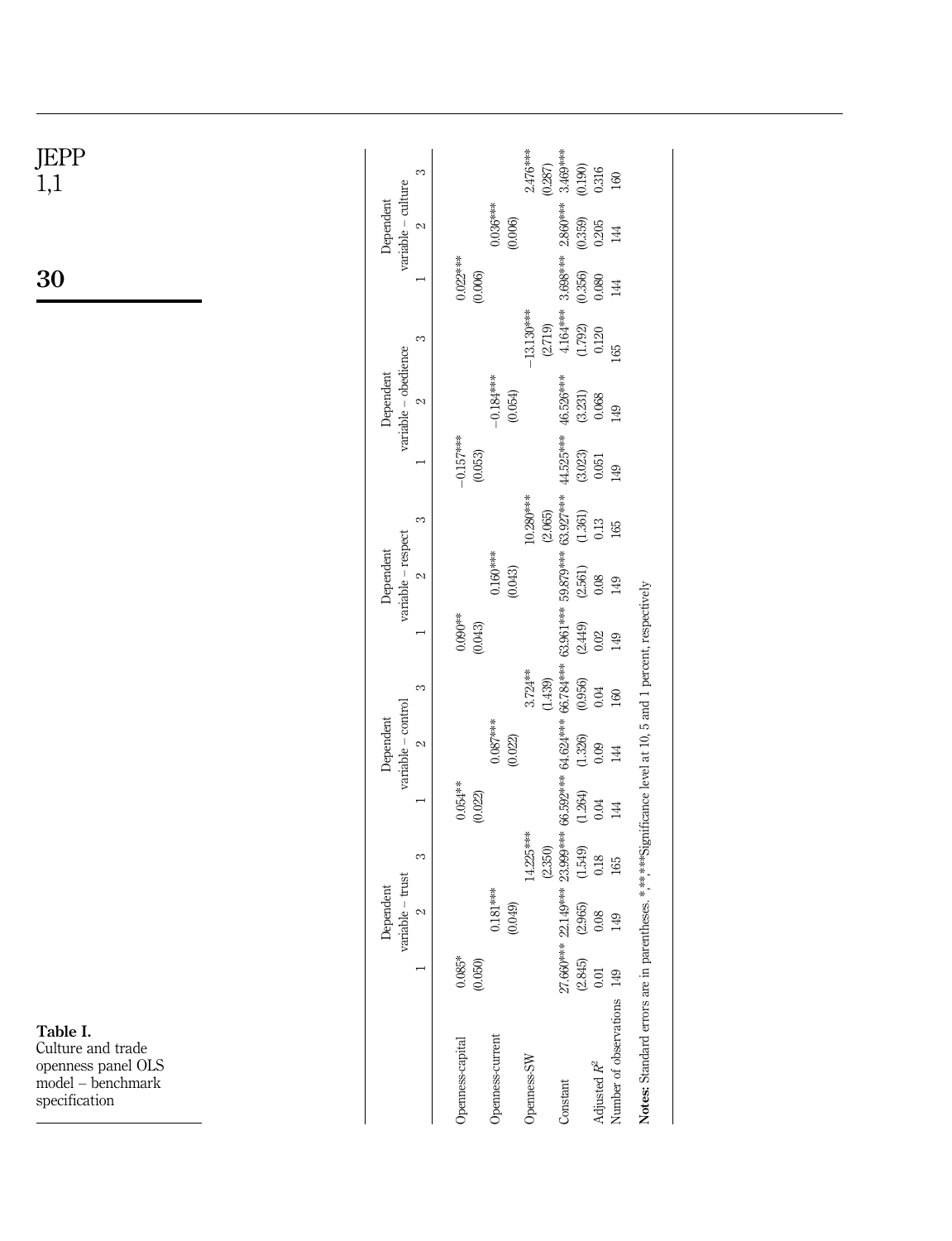dependent variable. The goal is to understand the impact of trade openness on the overall level of culture. While the impact of openness on each individual component is indeed important, focussing on aggregate culture provides insight into the net effect of trade across all of the components. The underlying logic is that openness to trade may positively impact some cultural components while negatively impacting others. Considering the overall level of culture allows us to isolate the net effect of trade openness.

## 4.2. Core panel results and analysis

4.2.1 Random effects model. We now turn to our main model specification where we implement a random effects model adding in our control variables[6]. Our main model specification can be identified as:

$$
C_{it} = \mu + \beta T_{it} + Z_{it}'\delta + \varepsilon_{it}
$$

where C equals the culture index,  $T$  is trade openness, and  $Z$  represents the vector of control variables including year dummies.

The previous results provide us with a benchmark specification. Table II builds from this analysis by turning to a more complete empirical model with a variety of regression specifications.

Columns (1) through (6) show the results from both the univariate regressions and the regressions with the control vector. Columns (7) through (12) replicate the first six regressions with the inclusion of year dummies.

The results from the bivariate regressions (columns 1-3) support the previous OLS findings where all three trade openness measures impact culture positively and significantly (at the 99 percent level). Columns (3) through (6) show that trade openness exhibits a strong positive and highly significant relationship on culture, even after controlling for country size, growth, the level of income, urban population, and democracy. In all three regressions, the coefficients for area and democracy are positive but insignificant, while the urban coefficient is negative and insignificant. Population always displays a negative and significant relationship on culture, while the level of income is always positive and significant. The coefficient on the growth rate is always positive but is only significant in regressions (4) and (5). Overall, these findings lend further support to the claim that openness positively enhances culture.

It should be noted that we do not place a strong emphasis on the interpretation of the coefficients as both culture and the trade openness measures are indices. We are mainly interested in the sign and significance of the variables. However, we do offer a basic interpretation as a point of reference. Columns (4) and (5) measure openness with openness-capital and openness-current, respectively, and the positive and significant coefficients suggest that a ten unit increase in either Quinn openness scale will increase the culture index by approximately 0.10 units. An increase in either openness scale by one standard deviation increases the culture index by roughly 0.26 units. By comparison, a 1 percent increase in the level of GDP increases the level of culture by approximately 1.7 and 1.6 units for regressions (4) and (5), respectively. A one standard deviation increase in GDP per capita increases culture by 0.57 and 0.65 for the same specifications, respectively. Regression (6) uses the Sachs-Warner measure of openness and the positive and significant coefficient suggests that as a country moves from a closed economy (0) to an open economy (1), the culture index will be increased by 0.815, and a one standard deviation increase will result in a 0.37 unit increase in culture.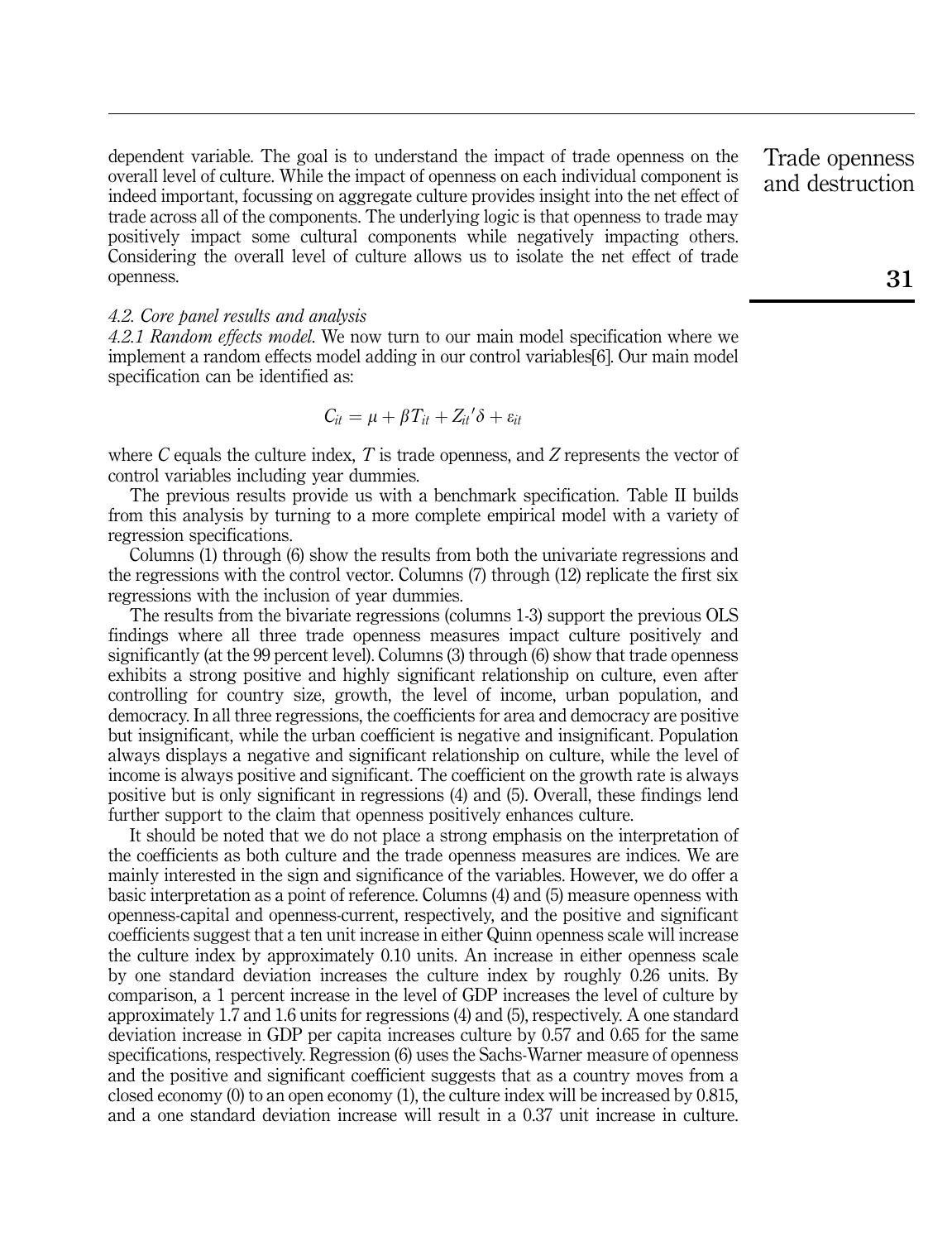| JEPP<br>1,1<br>32                                                                 | $\overline{2}$<br>Ξ<br>10<br>G.                      | $(0.348)$<br>-1.608***<br>1.324***<br>(0.054)<br>(0.420)<br>(0.019)<br>$(0.533)$<br>$0.222$<br>(0.211)<br>(0.074)<br>$-0.019$<br>$-0.016$<br>0.113<br>$-4.918$<br>$(4.897)$<br>0.35<br>$-0.019$<br>Yes<br>110<br>$-1.531***$<br>$(0.062)$<br>1.236***<br>$\begin{array}{c} (0.511) \\ 0.190 \end{array}$<br>(0.210)<br>(0.388)<br>(0.018)<br>(0.007)<br>(0.073)<br>0.008<br>0.013<br>$(4.725)$<br>$0.37$<br>$-0.017$<br>0.100<br>Yes<br>3.948<br>107<br>$-1.514***$<br>$(0.060)$<br>1.232***<br>(0.379)<br>(0.006)<br>(0.211)<br>(0.018)<br>(0.073)<br>0.009<br>(0.507)<br>0.102<br>(4.705)<br>0.005<br>$-0.017$<br>Yes<br>4.147<br>0.191<br>0.35<br>107<br>3.254 ***<br>1.625***<br>Yes<br>(0.320)<br>(0.318)<br>0.30<br>160 |
|-----------------------------------------------------------------------------------|------------------------------------------------------|-------------------------------------------------------------------------------------------------------------------------------------------------------------------------------------------------------------------------------------------------------------------------------------------------------------------------------------------------------------------------------------------------------------------------------------------------------------------------------------------------------------------------------------------------------------------------------------------------------------------------------------------------------------------------------------------------------------------------------|
|                                                                                   | $^{\circ}$<br>Dependent variable: culture<br>$\circ$ | $2.030***$<br>$0.023***$<br>Yes<br>(0.394)<br>(0.006)<br>0.18<br>144<br>2.404 ***<br>$0.018***$<br>0.3777<br>Yes<br>(0.005)<br>0.05<br>144<br>$-1.466$ **<br>$1.222***$<br>$0.815***$<br>(0.308)<br>(0.059)<br>$\left(0.410\right)$<br>(0.524)<br>(0.018)<br>(0.202)<br>(0.073)<br>(4.555)<br>0.213<br>$-0.006$<br>$-5.545$<br>0.067<br>0.067<br>$\beta$                                                                                                                                                                                                                                                                                                                                                                      |
|                                                                                   | S<br>4                                               | 0.37<br>110<br>$-1.871***$<br>1.628***<br>$0.141***$<br>$0.014*$<br>$-8.536*$<br>(0.067)<br>(0.508)<br>(0.201)<br>(0.383)<br>(0.008)<br>(0.018)<br>(0.073)<br>(4.385)<br>0.179<br>$-0.020$<br>$\mathcal{S}$<br>0.067<br>0.39<br>107<br>$-1.975***$<br>$(0.065)$<br>1.756***<br>$10.075***$<br>$0.010*$<br>$0.123*$<br>(0.505)<br>(0.006)<br>(0.206)<br>(0.370)<br>(4.348)<br>(0.018)<br>(0.075)<br>0.199<br>0.069<br>$-0.021$<br>$\mathop{\mathsf{S}}\nolimits$<br>0.37<br>107                                                                                                                                                                                                                                                |
|                                                                                   | S<br>2                                               | 1.349***<br>3.982***<br>(0.160)<br>$\mathcal{L}_{\text{O}}$<br>(0.315)<br>0.32<br>160<br>2.618***<br>$0.034***$<br>$\Sigma$<br>(0.415)<br>(0.007)<br>0.21<br>144                                                                                                                                                                                                                                                                                                                                                                                                                                                                                                                                                              |
| Table II.<br>Culture and trade<br>openness random effects<br>model - main results | ⊣                                                    | Constant 3.384*** 2.<br>$R^2$ (overall) (0.383) (0.<br>$R^2$ (overall) 0.0383) (0.<br>0.09 0.<br>Number of observations 144 1.<br>$0.020***$<br>$\mathcal{L}^{\circ}$<br>Urban population<br>Openness-current<br>Democracy score<br>Openness-capital<br>Population (log)<br>$GDP$ $PPP$ $(log)$<br>Openness-SW<br>Year effects<br>Area (log)<br>Growth                                                                                                                                                                                                                                                                                                                                                                        |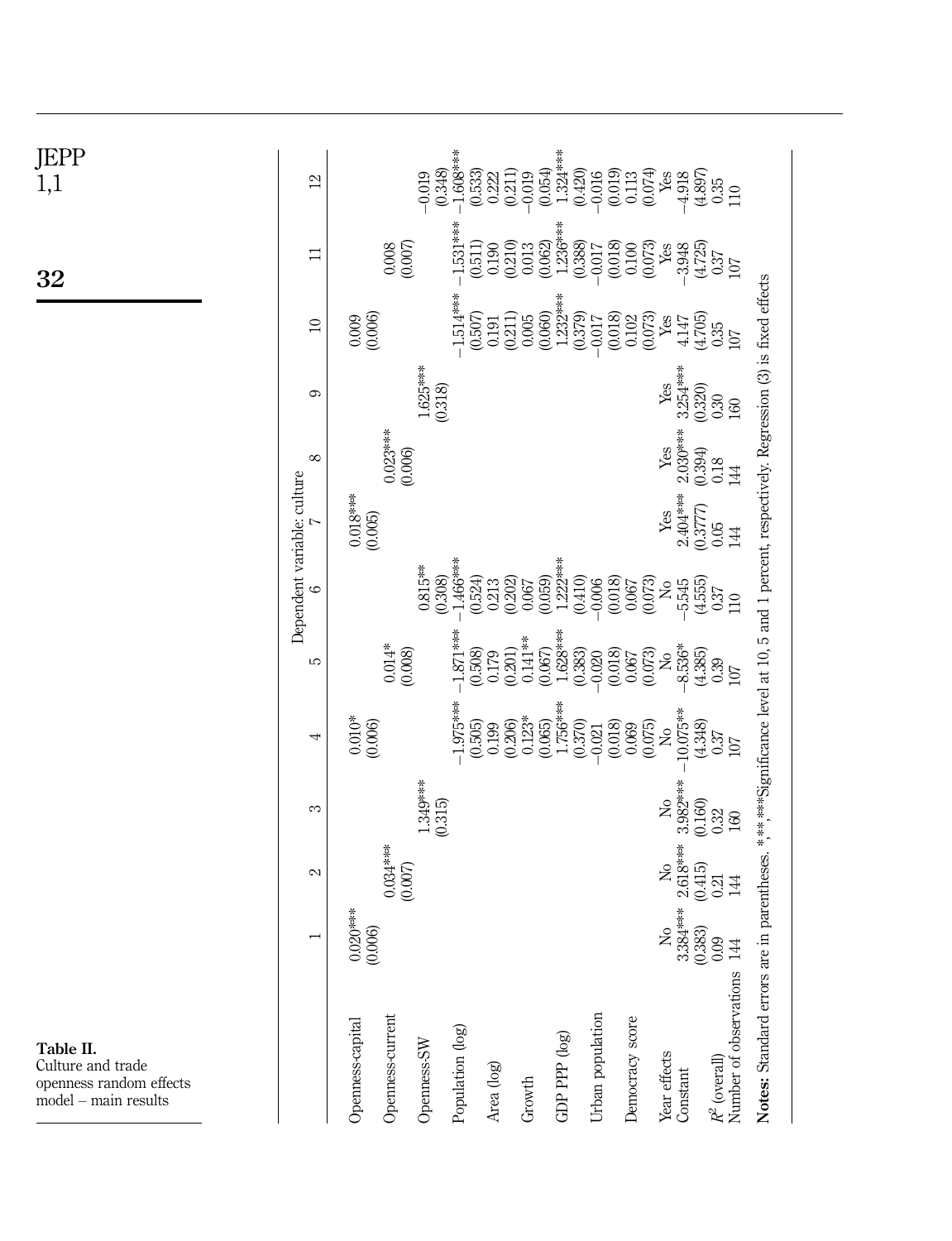A 1 percent increase in the level of GDP will increase culture by approximately 1.22 units. Given the well-established relationship between trade openness and the level of GDP, we also recognize that these coefficients may be misleading due to endogeneity concerns, which we attempt to address in the following subsection. However, we do think that it is encouraging that openness remains significant even with this concern.

The next set of regressions (columns 7-12) replicates the first six regressions but now includes year dummies. The same result emerges in regressions (7) through (9) as in regressions (1) through (3) where all three measures of trade openness positively and significantly affect culture. In regressions (10) through (12), however, all three measures lose their significance after the inclusion of the control vector and year dummies. Population (negative coefficient) and GDP (positive coefficient) remain significant in all three regressions. We do not view this result as casting a strong doubt on the relationship between openness and culture. Instead, we believe openness loses its significance by adding in year dummies as a result of only having approximately 107 observations as well as the possibility that our dataset does not include a time period long enough to see significant changes in culture over time.

It should also be highlighted that in the regressions with openness-current and openness-SW, the adjusted  $R^2$  from the univariate regressions to the regressions with the controls do not increase by a large portion. This suggests that the additional control variables may not be explaining much more of the variation in culture than was previously captured by trade openness (current and SW measures only) alone.

We view these results as providing evidence that trade openness can positively enhance culture. Specifically, our results support the argument that trade openness enriches overall culture for the better. In regression specifications (1) through (9), all three measures of trade openness demonstrate a strong positive and highly significant impact on culture. Even with the inclusion of a variety of controls, including the level of income, openness remained a strong determinant of culture.

4.2.2 Random effects with *IV estimation*. In order to provide a more complete model specification, we re-estimate the random effects model with instrumental variable analysis. We use a one-period lag (a five-year average) of our trade openness measures to instrument for each trade openness index. In other words, a six-period lag instruments for the five-period lagged value of each trade openness index. To provide a specific example, openness for the period 1974 instruments for openness in the period 1979, which is matched with culture in 2004. We recognize that using a lagged value as an instrument is not a perfect solution; however, it is difficult to find good instruments that are correlated with the exogenous variables but not with the errors terms[7]. Therefore, it is becoming more commonplace in the literature to rely on using lagged values instead of other weaker instruments (Boone, 1996; Yanikkaya, 2003; Williamson, 2009). The validity of the instrument is supported by the first stage results reported in Appendix 6. As shown, the lagged value of openness significantly determines the current value that is being instrumented. In addition, both the Wald statistic for the panel and the F-statistic for the cross-section, as well as the  $R^2$ , suggest the validity of implementing the values as instruments. Also, these past openness values are not as strongly correlated with the current culture values as shown in Appendix 5.

Table III replicates the regression specifications of Table II, but now instruments for trade openness. In 11 out of the 12 regressions, openness displays a positive and significant impact on culture. The previous result remains from the univariate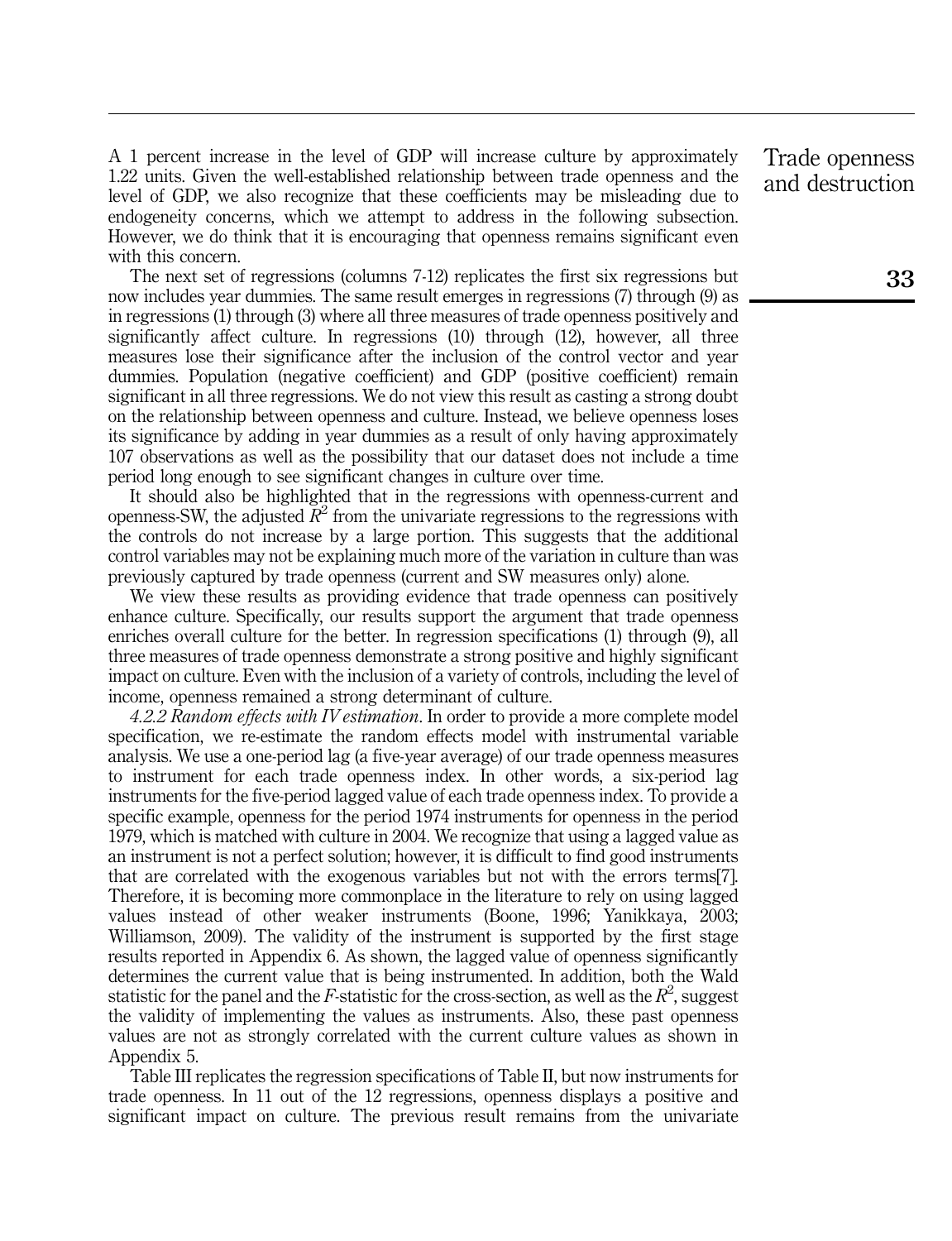| <b>JEPP</b><br>1,1<br>34                                                                | 12<br>$\Box$                                  |                       | $0.021*$<br>(0.012)   | 1.484       | (1.010)<br>$-0.701$<br>$-1.294***$ | (0.799)<br>$\frac{0.180}{(0.232)}$<br>(0.548)<br>$\frac{0.142}{0.216}$ | 0.019<br>0.040     | (0.712)<br>$\begin{array}{c} (0.061) \\ 0.433 \end{array}$<br>$\begin{array}{c} (0.066) \\ 1.019*** \end{array}$<br>(0.425)<br>1.141 *** | (0.025)<br>0.007<br>$-0.018$<br>$(0.018)$   | (0.082)<br>0.093<br>(0.074)<br>0.099 | 1.295<br>$\operatorname{Yes}$<br>$-2.914$<br>Yes                               | (6.919)<br>0.32<br>109<br>$(4.936)$<br>$0.36$<br>107                                                                                                                                                                                                                                                                                                                                                                                       |
|-----------------------------------------------------------------------------------------|-----------------------------------------------|-----------------------|-----------------------|-------------|------------------------------------|------------------------------------------------------------------------|--------------------|------------------------------------------------------------------------------------------------------------------------------------------|---------------------------------------------|--------------------------------------|--------------------------------------------------------------------------------|--------------------------------------------------------------------------------------------------------------------------------------------------------------------------------------------------------------------------------------------------------------------------------------------------------------------------------------------------------------------------------------------------------------------------------------------|
|                                                                                         | $\Box$<br>9                                   | $0.017*$<br>(0.009)   |                       | 2.472***    | $-1.400***$<br>(0.528)             | (0.208)<br>(0.515)<br>0.167                                            | 0.019              | (0.062)<br>(0.389)                                                                                                                       | (0.018)<br>$-0.019$                         | (0.073)<br>0.094                     | Yes<br>$-4.338$<br>3.032****<br>Yes                                            | (4.647)<br>$\begin{array}{c} 0.33 \\ 107 \end{array}$<br>(0.345)<br>0.33<br>157                                                                                                                                                                                                                                                                                                                                                            |
|                                                                                         | $\infty$                                      |                       | $0.038***$<br>(0.010) |             |                                    |                                                                        |                    |                                                                                                                                          |                                             |                                      | $2.326***$<br>Yes                                                              | (0.614)<br>0.21<br>144                                                                                                                                                                                                                                                                                                                                                                                                                     |
|                                                                                         | Dependent variable: culture<br>$\overline{ }$ | $0.026***$<br>(0.008) |                       | $1.511***$  |                                    |                                                                        |                    |                                                                                                                                          |                                             |                                      | 3.174***<br>Yes                                                                | (0.465)<br>0.07<br>144                                                                                                                                                                                                                                                                                                                                                                                                                     |
|                                                                                         | $\circ$<br>5                                  |                       | $0.033***$<br>(0.012) |             | (0.629)<br>$-0.962$<br>$-1.511***$ | (0.661)<br>(0.215)<br>0.192<br>(0.206)<br>(0.543)<br>0.110             | 0.063<br>$0.171**$ | (0.568)<br>(0.061)<br>0.718<br>1.295***<br>(0.070)<br>(0.421)                                                                            | $0.003$<br>$(0.020)$<br>(0.018)<br>$-0.022$ | (0.078)<br>0.061<br>(0.074)<br>0.063 | $-1.501$<br>(5.669)<br>$\overline{a}$<br>$\Sigma$<br>5.993                     | 0.35<br>109<br>$(4.611)$<br>0.37<br>107                                                                                                                                                                                                                                                                                                                                                                                                    |
|                                                                                         | 4                                             | $0.024***$<br>(0.010) |                       |             | 1.789***                           | (0.516)<br>(0.205)<br>0.165                                            | $0.131*$           | $1.614***$<br>(0.068)<br>(0.381)                                                                                                         | (0.018)<br>$-0.024$                         | (0.075)<br>0.059                     | $9.541**$<br>$\Sigma$                                                          | (4.370)<br>0.34<br>107                                                                                                                                                                                                                                                                                                                                                                                                                     |
|                                                                                         | S                                             |                       |                       | 2.103***    | (0.408)                            |                                                                        |                    |                                                                                                                                          |                                             |                                      | $3.235***$<br>$\rm \stackrel{\circ}{\rm \stackrel{\circ}{\rm \scriptstyle X}}$ | (0.276)<br>0.32<br>157                                                                                                                                                                                                                                                                                                                                                                                                                     |
|                                                                                         | $\sim$                                        |                       | $0.051***$<br>(0.010) |             |                                    |                                                                        |                    |                                                                                                                                          |                                             |                                      | $1.734***$<br>$\mathcal{L}^{\circ}$                                            | (0.567)<br>0.21<br>144                                                                                                                                                                                                                                                                                                                                                                                                                     |
|                                                                                         |                                               | $0.037***$<br>(0.009) |                       |             |                                    |                                                                        |                    |                                                                                                                                          |                                             |                                      | $\mathcal{L}_{\infty}$                                                         |                                                                                                                                                                                                                                                                                                                                                                                                                                            |
| Table III.<br>Culture and trade<br>openness random effects<br>IV model $-$ main results |                                               | Openness-capital      | Openness-current      | Openness-SW | Population (log)                   | Area (log)                                                             | ${\rm Growth}$     | GDP PPP (log)                                                                                                                            | Urban population                            | Democracy score                      | Year effects<br>Constant                                                       | $\begin{tabular}{ll} \textsc{z} & \textsc{z} & \textsc{z} & \textsc{z} & \textsc{z} \\ \textsc{z} & \textsc{z} & \textsc{z} & \textsc{z} \\ \textsc{z} & \textsc{z} & \textsc{z} \\ \textsc{z} & \textsc{z} & \textsc{z} \\ \textsc{z} & \textsc{z} & \textsc{z} \\ \textsc{z} & \textsc{z} & \textsc{z} \\ \textsc{z} & \textsc{z} & \textsc{z} \\ \textsc{z} & \textsc{z} & \textsc{z} \\ \textsc{z} & \textsc{z} & \textsc{z} \\ \text$ |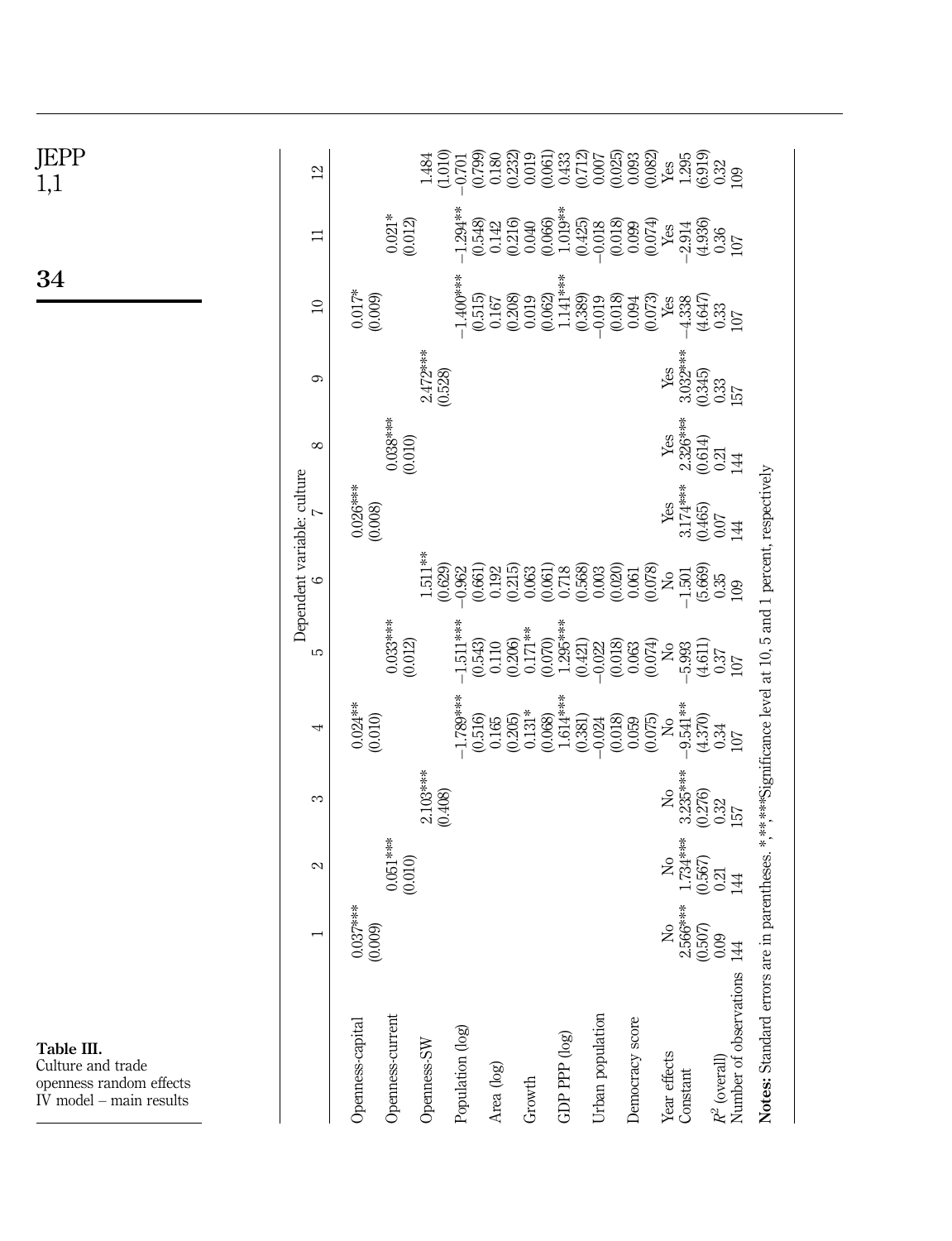regressions, without and with year dummies, presented in columns (1)-(3) and (7)-(9). In regressions (4) and (5) the same result emerges except both openness measures actually gain significance from the previous results. In column (6), openness-SW retains its positive and significant coefficient, while population and GDP lose their significance. The main difference from this re-estimation is that openness measures in regressions (10) and (11) are now significant. Population remains negative and significant while the level of GDP is positive and significant. Openness in regression (12) remains insignificant. Also, in all 12 regressions, the coefficients are actually larger than in the previous model. For example, a ten-unit increase in the capital and current openness measures increases economic culture by 0.37 and 0.51 units, respectively. A one standard deviation increase in either measure increases economic culture by 1.05 and 1.34 units, respectively.

# 5. Robustness

## 5.1 Cross-sectional analysis

Our first robustness check averages the data in order to test for omitted variable bias by including three additional control variables that could not be included in the panel analysis. The control vector now includes a measure of income inequality, education rates, and a geography variable in addition to the original control variables. Income inequality in measured by the Gini coefficient and is taken from World Bank (2006). We predict that greater income inequality will display a negative effect on culture.

We also include the effect of lagged education rates (in log form) measured as the number of years of schooling for the total population over age 25 by 1960. The positive link between education and development is well documented (see Barro, 2001, 2002). Along similar lines, a higher educated population may adopt better institutions (Tabellini, 2010). We want to control for this possibility through cross-country differences in school enrollment. This data are collected from Glaeser et al. (2004)[8].

Lastly, we include geography, measured as distance from the equator, or latitude, as another control variable because of its possible effects on institutions and development. Diamond (1997), Gallup et al. (1999), and Sachs (2001, 2003) argue that geography has a direct impact on economic development due to climate, the disease environment, endowment of resources, and transactions costs. However, Engerman and Sokoloff (2004), Sala-i-Martin and Subramanian (2003), Easterly and Levine (2003), and Rodrik et al. (2004) find that geography only exhibits an indirect effect on development by impacting the quality of current institutions. The argument is that certain factor endowments permit extreme inequalities and the dominance of a small group of elites. These differences in endowments may have stunted institutional (formal and informal) development. Therefore, we control for the impact of geography on culture.

Table IV presents the OLS cross-sectional results. To be consistent with the panel analysis, we use lagged openness measures averaged from 1974 to 1979. We also control for the level of GDP from this time period. Culture is averaged for all countries from 1981 to 2004 and the rest of the control variables are averaged from 1950 to 2004. Columns (1)-(6) are consistent with the regressions in Tables I-III indicating that trade openness has a positive and significant impact on culture. The control variables retain their same relationship except area is now positive and significant in regressions (4) and (5). Regressions (7)-(9) add in the additional controls. In regression (7) opennesscapital has a positive and significant coefficient, population and inequality have a

Trade openness and destruction

35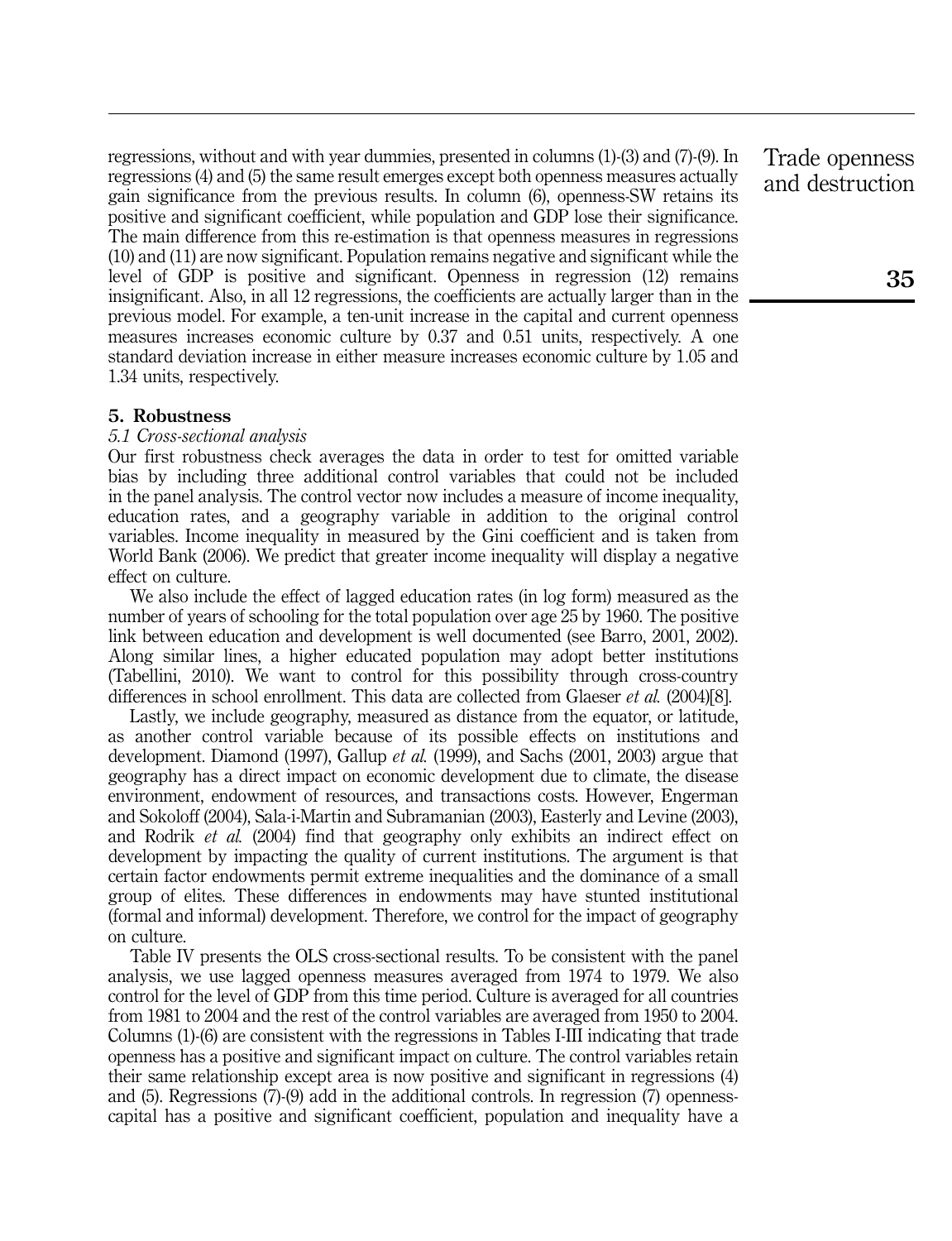| Table IV.<br>Culture and trade<br>openness cross-sectional<br>OLS model                                    |                       |                       |                       |                                    |                                              |                           |                                     | 36                                  | JEPP<br>1,1                      |
|------------------------------------------------------------------------------------------------------------|-----------------------|-----------------------|-----------------------|------------------------------------|----------------------------------------------|---------------------------|-------------------------------------|-------------------------------------|----------------------------------|
|                                                                                                            |                       | 2                     | S                     | 4                                  | Dependent variable: culture<br>5             | S                         | $\overline{ }$                      | $\infty$                            | 9                                |
| Openness-capital                                                                                           | 0.043***              |                       |                       | $0.028***$                         |                                              |                           | $0.027***$                          |                                     |                                  |
| Openness-current                                                                                           | (0.011)               | $0.053***$            |                       | (0.013)                            | $0.035***$                                   |                           | (0.011)                             | $0.034***$                          |                                  |
| Openness-SW                                                                                                |                       | (0.010)               | 2.661 ***<br>(0.463)  |                                    | (0.012)                                      | $1.250**$                 |                                     | (0.010)                             | (0.655)<br>0.492                 |
| Population (log)                                                                                           |                       |                       |                       | $-1.605***$                        | $-1.178**$                                   | (0.615)<br>$-0.759$       | $-0.945*$                           | 0.628                               | $-0.701$<br>$(0.566)$            |
| Area (log)                                                                                                 |                       |                       |                       | $0.425***$<br>(0.578)              | $0.364**$<br>(0.585)                         | (0.560)<br>0.190          | $0.343*$<br>(0.493)                 | (0.471)<br>0.265                    | 0.220                            |
| ${\rm Growth}$                                                                                             |                       |                       |                       | $0.524***$<br>(0.183)              | $0.460**$<br>(0.168)                         | (0.163)<br>0.142          | (0.175)<br>0.086                    | (0.161)<br>$0.074$<br>$(0.205)$     | (0.181)<br>0.021                 |
| GDP PPP (log)                                                                                              |                       |                       |                       | 1.139**<br>(0.200)                 | (0.195)<br>0.830                             | (0.191)<br>0.828          | (0.220)<br>0.447                    | 0.162                               | $\frac{0.438}{0.510}$<br>(0.231) |
| Urban population                                                                                           |                       |                       |                       | (0.551)<br>$-0.010$                | (0.567)<br>$-0.006$                          | (0.507)<br>0.006          | (0.462)<br>$-0.011$                 | (0.446)<br>$-0.002$                 | 0.006                            |
| Democracy score                                                                                            |                       |                       |                       | (0.018)<br>0.158                   | $0.204***$<br>(0.016)                        | (0.017)<br>0.111          | (0.021)<br>$-0.088$                 | (0.019)<br>0.003                    | (0.020)<br>0.015                 |
| Education (log) 1960                                                                                       |                       |                       |                       | (0.113)                            | (0.110)                                      | (0.107)                   | $1.416**$<br>(0.138)                | $1.118*$<br>(0.133)                 | (0.129)<br>0.753                 |
| Latitude                                                                                                   |                       |                       |                       |                                    |                                              |                           | $\frac{-1.335}{(1.396)}$<br>(0.657) | (0.624)<br>$\frac{-1.273}{(1.297)}$ | $-1.021$<br>$(1.550)$<br>(0.541) |
| Income inequality                                                                                          |                       |                       |                       |                                    |                                              |                           | $-0.076***$                         | $-0.069***$                         | $-0.088***$                      |
| Constant                                                                                                   | 2.440***              | 1.647****             | $3.032***$            | $-9.322*$                          | $-6.153$                                     | $-8.468***$               | (0.023)<br>6.099                    | (0.021)<br>7.464                    | (0.028)<br>4.589                 |
| Adjusted $R^2$<br>Number of observations                                                                   | (0.574)<br>0.23<br>B, | (0.577)<br>0.36<br>55 | (0.309)<br>0.34<br>S, | (5.485)<br>0.51<br>$\overline{49}$ | (5.522)<br>0.55<br>$\overline{\mathfrak{P}}$ | (4.490)<br>$0.50\,$<br>57 | (5.266)<br>0.71<br>43               | (4.947)<br>0.81<br>$\ddot{a}$       | (5.095)<br>0.60<br>47            |
| Notes: Standard errors are in parentheses. *,******Significance level at 10, 5 and 1 percent, respectively |                       |                       |                       |                                    |                                              |                           |                                     |                                     |                                  |
|                                                                                                            |                       |                       |                       |                                    |                                              |                           |                                     |                                     |                                  |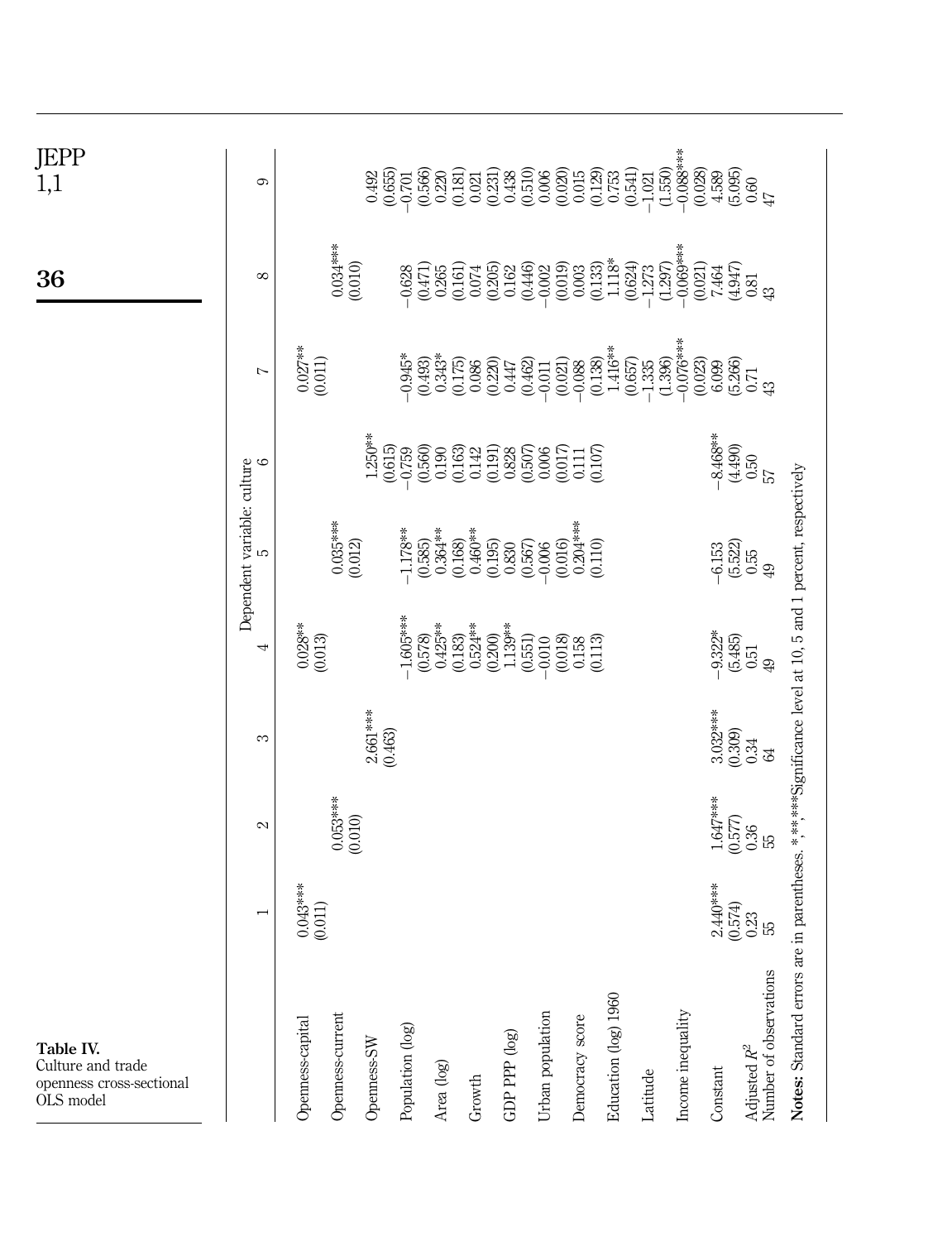negative and significant coefficient, area and education are positive and significant, while the additional controls are insignificant. In regression (8), openness-current remains significant as does inequality and education. All other variables lose significance. With the additional controls, openness-SW is insignificant in regression (9). Only income inequality remains (negative) significant in this regression specification.

Table V presents the results from the cross-sectional IV estimation. We rerun the regressions from Table IV instrumenting openness with a one-period lagged value of each index, averaged from 1969 to 1974, as in the panel model. In seven out of nine of the regressions, openness retains its positive and significant relationship with culture. Openness-capital loses its significance in regression (4) and openness-SW remains insignificant in regression (9). The coefficients are also somewhat larger in this specification. For example, a one-unit increase in either of the Quinn measures increases culture between 0.24 and 0.49 units, depending on the specification. Increasing capital or current openness by one standard deviation results in an increase of culture between 0.60 and 1.23 units[9].

## 5.2 Alternative culture index

In order to ensure that our results are not sensitive to the construction of the culture variable, we create a new, alternative culture index using principal components analysis (PCA) to extract the common variation between all four components. PCA is a technique that systematically reduces several independent variables into a more coherent variable capturing most of the information in the original dataset. The PCA technique is especially applicable in cases where multicollinearity is a concern, or when there are conceptual ambiguities regarding the construction of an index (see Dunteham, 1989). The benefit of using this technique over simply summing the four cultural components is that PCA extracts the common variation between all four factors, creating an overall net measure of culture that should support economic development. For this reason we employ the PCA technique, which has also been used in previous studies employing the same cultural components as our analysis to construct a culture index (see Tabellini, 2010; Williamson, 2009).

The PCA culture index is scaled from 0 to 10, with 10 representing the country with the highest level of culture. We rerun the IV regressions presented in Tables III and V with the new culture index. The previous results are confirmed. Trade openness remains positive and highly significant in the same regression specifications as before. The control variables also retain their respective signs and significance. The results are omitted to save space but are available upon request.

Overall, we believe our results from the panel models and the robustness checks suggest that trade openness positively affects economic culture.

# 6. Conclusion

Our empirical analysis found that trade openness has, on net, a beneficial impact on economic culture that supports entrepreneurial activity. One of the main implication of our analysis deals with how economists understand the gains from trade openness. Most discussions of global trade rightfully focus on the international division of labor and comparative advantage. Our analysis highlights another benefit of openness to international trade. While trade openness increases the extent of the market internationally, it can also increase the extent of the domestic market through the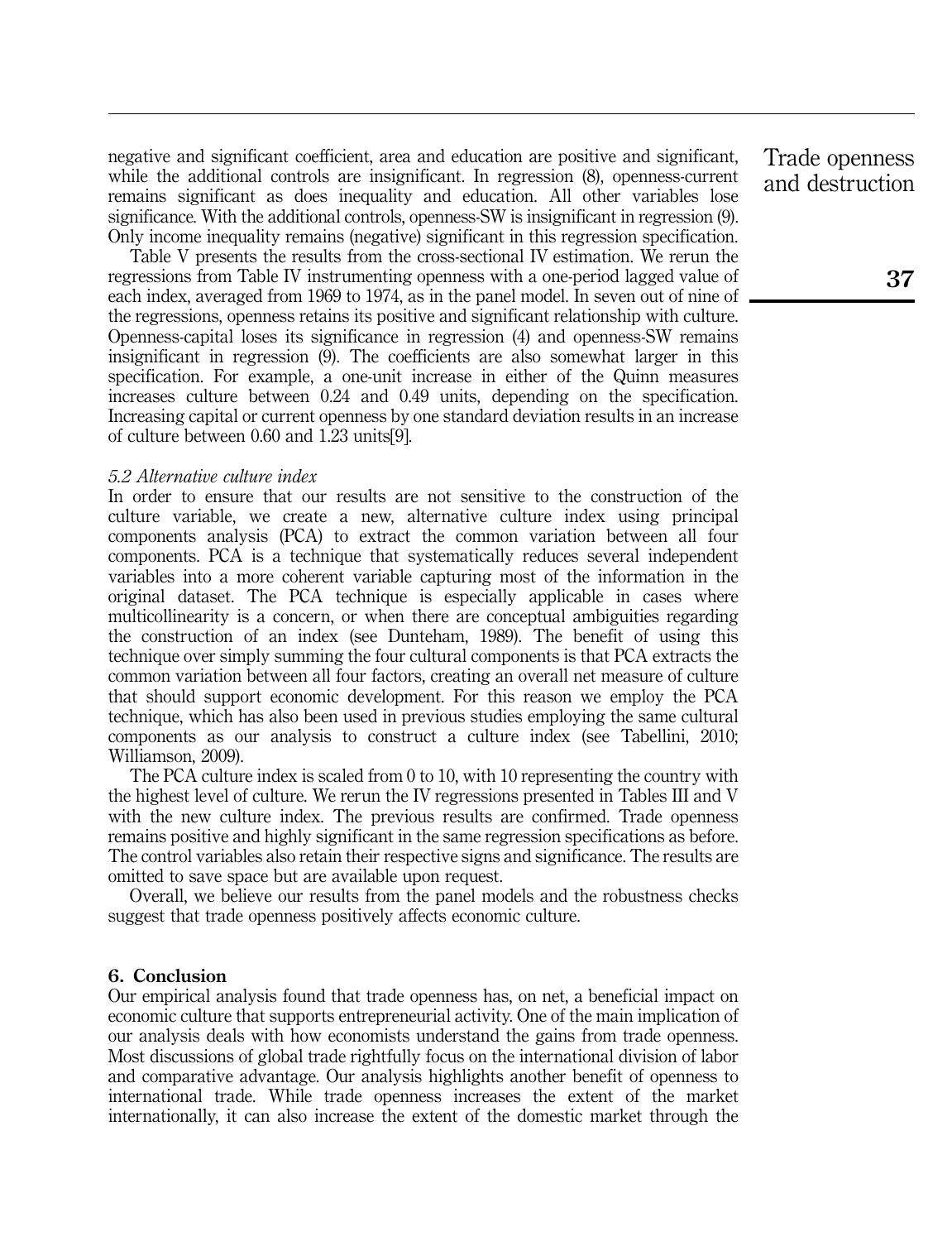| <b>JEPP</b><br>1,1                                                    | 6                                | $-0.087***$<br>$(0.020)$<br>$0.015$<br>(0.129)<br>(1.564)<br>(0.029)<br>(0.514)<br>(5.096)<br>(0.733)<br>(0.542)<br>(0.572)<br>(0.237)<br>4.595<br>0.519<br>(0.181)<br>0.016<br>0.432<br>0.006<br>$-0.695$<br>0.220<br>$-1.004$<br>0.751<br>0.60<br>47                                                    |
|-----------------------------------------------------------------------|----------------------------------|-----------------------------------------------------------------------------------------------------------------------------------------------------------------------------------------------------------------------------------------------------------------------------------------------------------|
| 38                                                                    | ${}^{\circ}$                     | $0.031***$<br>$-0.071***$<br>$1.156*$<br>(0.010)<br>(0.134)<br>(0.021)<br>(0.019)<br>(1.299)<br>(0.205)<br>(0.449)<br>(4.966)<br>(0.473)<br>(0.161)<br>(0.627)<br>$-0.008$<br>$-0.658$<br>$-0.002$<br>7.202<br>0.265<br>0.201<br>0.077<br>$-1.251$<br>0.75<br>$\ddot{3}$                                  |
|                                                                       | $\sim$                           | $-0.075***$<br>1.406**<br>0.029**<br>$-0.941*$<br>$0.347*$<br>(0.012)<br>(0.493)<br>$\frac{0.085}{0.220}$<br>(0.138)<br>(0.658)<br>(0.176)<br>(0.463)<br>(0.021)<br>(0.023)<br>(5.278)<br>$-1.353$<br>$(1.397)$<br>0.436<br>$-0.012$<br>$-0.085$<br>6.204<br>0.71<br>$\ddot{3}$                           |
|                                                                       | G                                | $1.510***$<br>$-7.934*$<br>$(4.532)$<br>$0.50$<br>(0.164)<br>(0.514)<br>(0.672)<br>(0.195)<br>(0.567)<br>(0.017)<br>(0.108)<br>$-0.676$<br>0.192<br>0.104<br>0.752<br>0.103<br>0.007<br>57                                                                                                                |
|                                                                       | Dependent variable: culture<br>5 | $(0.595)$<br>$0.345***$<br>$0.490**$<br>$-1.342***$<br>$0.025*$<br>$1.041*$<br>$0.190*$<br>(0.170)<br>(0.013)<br>(0.580)<br>(0.197)<br>(0.017)<br>(0.111)<br>(5.645)<br>$-0.003$<br>-8.110<br>0.54<br>$\overline{6}$                                                                                      |
|                                                                       | 4                                | in parentheses. *,***,****Significance level at 10, 5 and 1 percent, respectively<br>$-1.626***$<br>$1.287**$<br>$0.405***$<br>$0.530**$<br>$-9.863*$<br>(0.201)<br>(0.580)<br>(0.186)<br>(5.540)<br>(0.555)<br>(0.014)<br>(0.018)<br>(0.113)<br>$-0.008$<br>0.158<br>$0.024\,$<br>0.51<br>$\overline{6}$ |
|                                                                       | S                                | 2.930***<br>$2.910***$<br>(0.484)<br>(0.317)<br>0.33<br>S,                                                                                                                                                                                                                                                |
|                                                                       | $\mathcal{L}$                    | 0.049***<br>1.909***<br>(0.600)<br>(0.010)<br>0.35<br>55                                                                                                                                                                                                                                                  |
|                                                                       |                                  | $2.503***$<br>0.042****<br>(0.596)<br>(0.011)<br>0.23<br>55                                                                                                                                                                                                                                               |
| Table V.<br>Culture and trade<br>openness cross-sectional<br>IV model |                                  | Notes: Standard errors are<br>Number of observations<br>Education (log) 1960<br>Income inequality<br>Urban population<br>Openness-current<br>Democracy score<br>Openness-capital<br>Population (log)<br>GDP PPP (log)<br>Openness-SW<br>Adjusted $R^2$<br>Area (log)<br>Constant<br>Latitude<br>Growth    |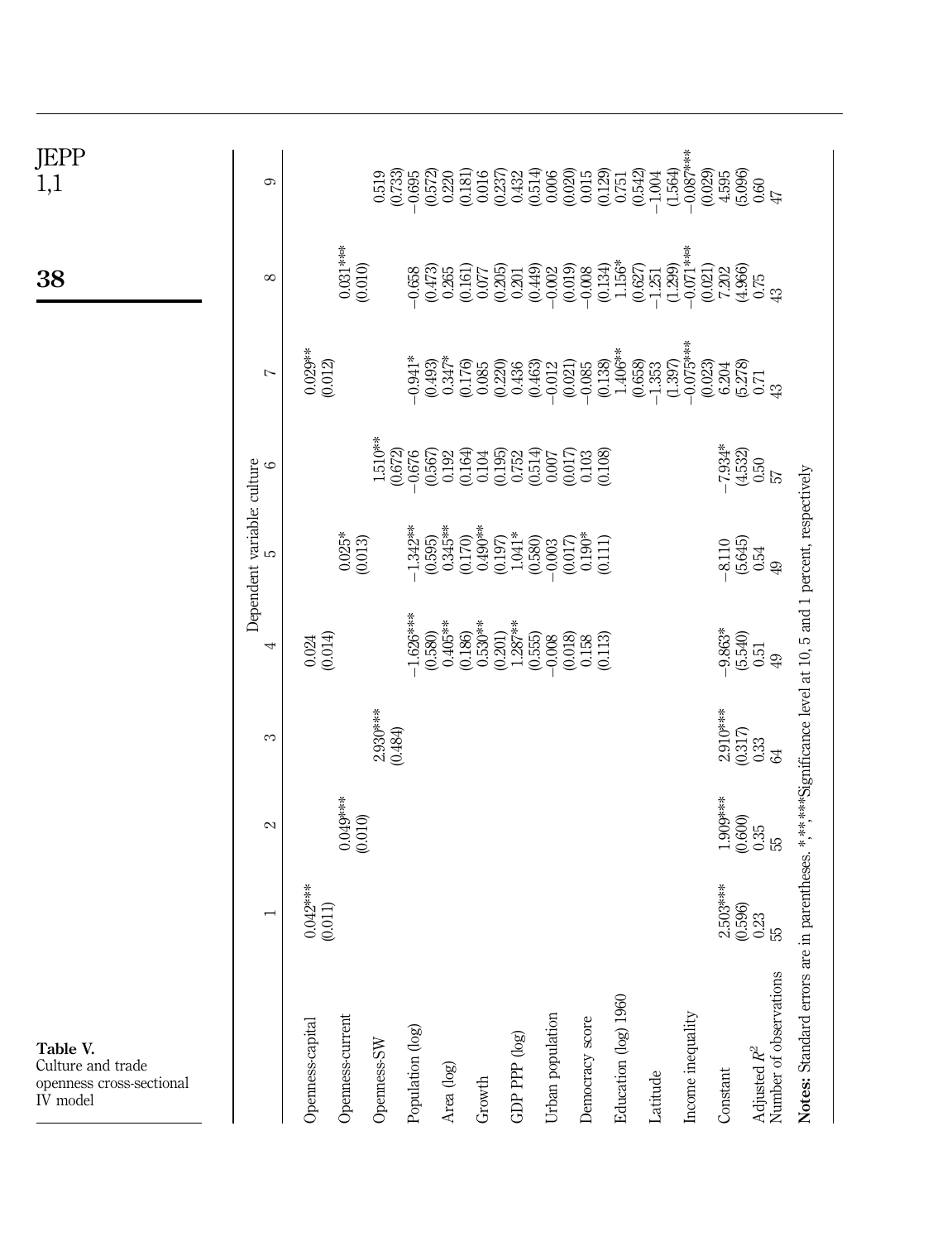development of local relationships and entrepreneurship. For example, where international trade increases trust it can beneficially contribute to the cultivation of both domestic and international relationships. These domestic benefits have implications for understanding the costs of protectionism. If trade openness impacts the extent of domestic and international markets, then protectionist measures may impose significant costs, not only in terms of limiting international trade, but also in terms of restricting the expansion of domestic markets through the enhancement of economic culture.

#### **Notes**

- 1. The 11 time periods are 1954 (average 1950-1954), 1959 (average 1955-1959), 1964 (average 1960-1964), 1969 (average 1965-1969), 1974 (average 1970-1974), 1979 (average 1975-1979), 1984 (average 1980-1984), 1989 (average 1985-1989), 1994 (average 1990-1994), 1999 (average 1995-1999), and 2004 (average 2000-2004), unless otherwise noted.
- 2. Detailed data descriptions and sources for all variables used in the empirical analysis are provided in Appendix 1.
- 3. For the period 2004, openness is from the period 1979, for the period 1999, openness is from the period 1974, for the period 1994, openness is from the period 1969, for the period 1989, openness is from the period 1964, and for the period 1984, openness is from the period 1959. Therefore, we have five points of analysis.
- 4. See Williamson (2009) for an analysis of how different informal and formal institutional arrangements affect development.
- 5. For example, the time period 2004 will use the democracy score in 1904, and so on.
- 6. The Hausman test confirmed the superiority of a random effects model over fixed effects in all regressions in both Tables II and III, except where noted.
- 7. One standard instrument for trade openness first identified by Frankel and Romer (1999) is a constructed value of trade/GDP based on geographic conditions. However, Rodriguez and Rodrik (2001) argued that geographically constructed trade share may not be a valid instrument because geography may exert effects on income through various channels other than international trade.
- 8. Data description and sources are given in Appendix 1.
- 9. In addition to these controls variables, we also rerun the cross-sectional IV regressions (7) through (9) with average annual population growth, government consumption (as a percentage of GDP), infant mortality (per 1,000 live births), and the average annual inflation rate, all collected from World Bank (2006). We also include regional dummy variables for Africa, East Asia, and Europe. The inclusion of these additional variables does not alter our previously discussed results. These results are available from the authors upon request.

#### References

- Acemoglu, D. and Johnson, S. (2005), "Unbundling institutions", Journal of Political Economy, Vol. 113 No. 5, pp. 949-95.
- Acemoglu, D., Johnson, S. and Robinson, J. (2001), "The colonial origins of comparative development: an empirical investigation", American Economic Review, Vol. 91 No. 5, pp. 1369-401.
- Acemoglu, D., Johnson, S. and Robinson, J. (2002), "Reversal of fortunes: geography and institutions in the making of the modern world income distribution", Quarterly Journal of Economics, Vol. 117 No. 4, pp. 1231-94.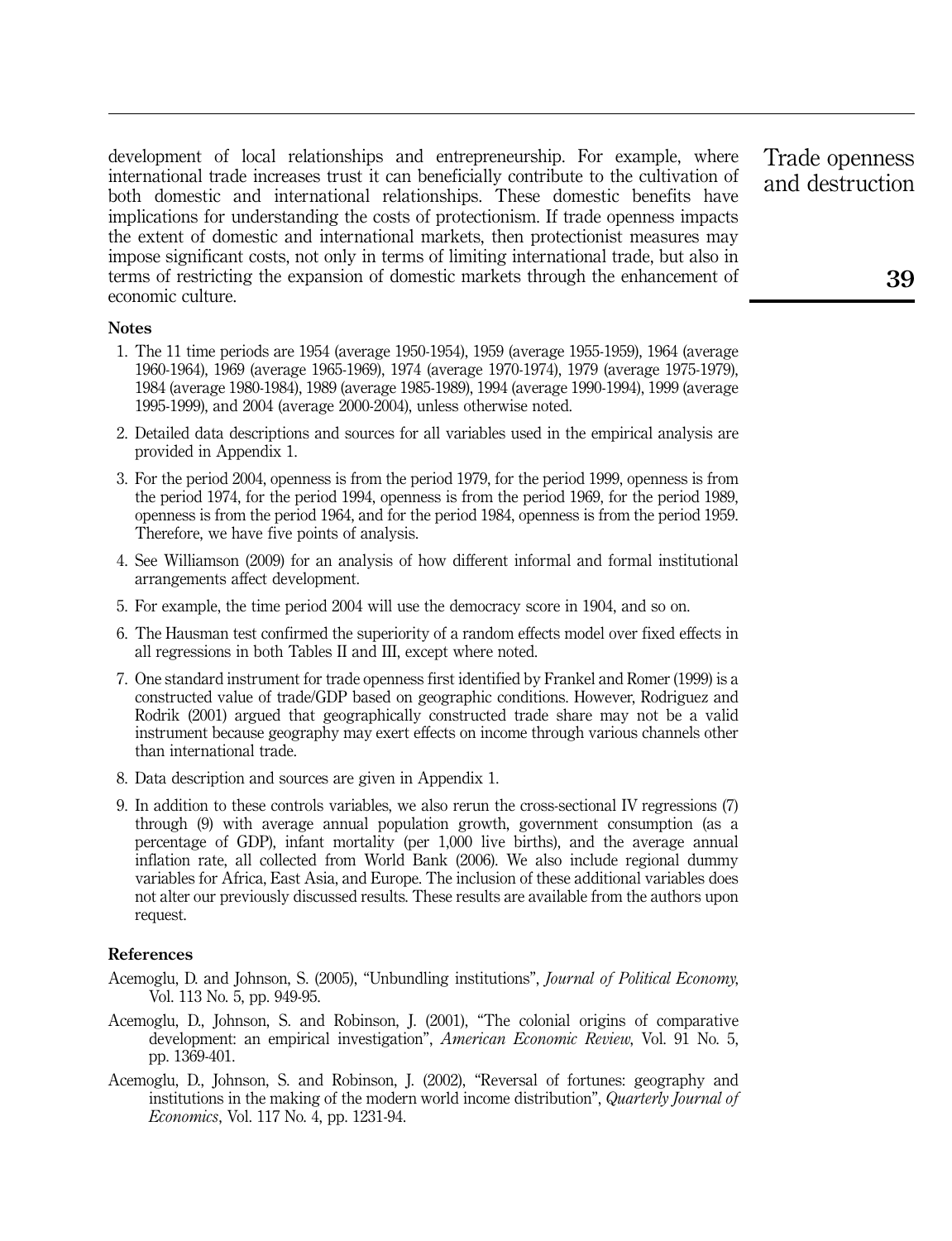| <b>IEPP</b> | Banfield, E.C. (1958), The Moral Basis of a Backward Society, The Free Press, New York, NY.                                                                                                                                                                                           |
|-------------|---------------------------------------------------------------------------------------------------------------------------------------------------------------------------------------------------------------------------------------------------------------------------------------|
| 1,1         | Barber, B. (1995), Jihad vs. McWorld: How Globalism and Tribalism are Reshaping the World,<br>Crown Publishing Group, New York, NY.                                                                                                                                                   |
|             | Barro, R.J. (2001), "Education and economic growth", in Helliwell, J.F. (Ed.), The Contribution of<br>Human and Social Capital to Sustained Economic Growth and Well-Being, International<br>Symposium Report, OECD and HRDC, pp. 14-41.                                              |
| 40          | Barro, R.J. (2002), "Education as a determinant of economic growth", in Lazear, E.P. (Ed.),<br>Education in the Twenty-first Century, Hoover Institution Press, Stanford, CA, pp. 9-24.                                                                                               |
|             | Boone, P. (1996), "Politics and the effectiveness of foreign aid", <i>European Economic Review</i> ,<br>Vol. 40 No. 2, pp. 289-329.                                                                                                                                                   |
|             | Chan, K.S. (2007), "Trade, social values, and the generalized trust", Southern Economic Journal,<br>Vol. 73 No. 3, pp. 733-53.                                                                                                                                                        |
|             | Cowen, T. (2002), Creative Destruction: How Globalization is Changing the World's Culture,<br>Princeton University Press, Princeton, NJ.                                                                                                                                              |
|             | Davis, L.E. and North, D.C. (1971), Institutional Change and American Economic Growth,<br>Cambridge University Press, Cambridge, MA.                                                                                                                                                  |
|             | De Soto, H. (1989), The Other Path, Basic Books, New York, NY.                                                                                                                                                                                                                        |
|             | Diamond, J. (1997), <i>Guns, Germs, and Steel</i> , W.W. Norton & Co, New York, NY.                                                                                                                                                                                                   |
|             | Dixit, A.K. (2004), Lawlessness and Economics: Alternative Modes of Governance, Princeton<br>University Press, Princeton, NJ.                                                                                                                                                         |
|             | Dollar, D. and Kraay, A. (2004), "Trade growth, and poverty", The Economic Journal, Vol. 114<br>No. 293, pp. F22-F49.                                                                                                                                                                 |
|             | Dunteham, G.H. (1989), <i>Principal Components Analysis</i> , Sage Publications Ltd, Thousand<br>Oaks, CA.                                                                                                                                                                            |
|             | Durham, J.B. (1999), "Economic growth and political regimes", <i>Journal of Economic Growth</i> ,<br>Vol. 4 No. 1, pp. 81-111.                                                                                                                                                        |
|             | Easterly, W. and Levine, R. (2003), "Tropics, germs, and crops: how endowments influence<br>economic development", <i>Journal of Monetary Economics</i> , Vol. 50 No. 1, pp. 3-40.                                                                                                    |
|             | Engerman, S.L. and Sokoloff, K.L. (2004), "Factor endowments, institutions, and differential<br>paths of growth among new world economies: a view from economic historians of the<br>United States", Working Paper No. H0066, National Bureau of Economic Research,<br>Cambridge, MA. |
|             | (The) European Values Study Foundation and World Values Survey Association (EVSF-WVSA)<br>(2006), European and World Values Surveys Four-Wave Integrated Data File, 1981-2004,<br>v.20060423, EVSF-WVSA, available at: www.europeanvaluestudy.eu/                                     |
|             | Francois, P. and Zabojnik, J. (2005), "Trust, social capital and economic development", Journal of<br><i>European Economic Association, Vol. 3 No. 1, pp. 51-94.</i>                                                                                                                  |
|             | Frankel, J.A. and David, R. (1999), "Does trade cause growth?", The American Economic Review,<br>Vol. 89 No. 3, pp. 379-99.                                                                                                                                                           |
|             | Fukuyama, F. (1996), Trust: The Social Virtues and the Creation of Prosperity, Simon & Schuster,<br>New York, NY.                                                                                                                                                                     |
|             | Gallup, J., Sachs, J. and Mellinger, A. (1999), "Geography and economic development",<br>International Region Science Review, Vol. 22 No. 2, pp. 179-232.                                                                                                                             |
|             | Glaeser, E.L., La Porta, R., Lopeez-De-Silanes, F. and Shleifer, A. (2004), "Do institutions cause<br>growth?", Journal of Economic Growth, Vol. 9 No. 3, pp. 271-303.                                                                                                                |
|             | Grondona, M. (2000), "A cultural typology of economic development", in Harrison, L. and<br>Huntington, S.P. (Eds), <i>Culture Matters: How Values Shape Human Progress</i> , Basic Books,<br>New York, NY, pp. 40-55.                                                                 |
|             |                                                                                                                                                                                                                                                                                       |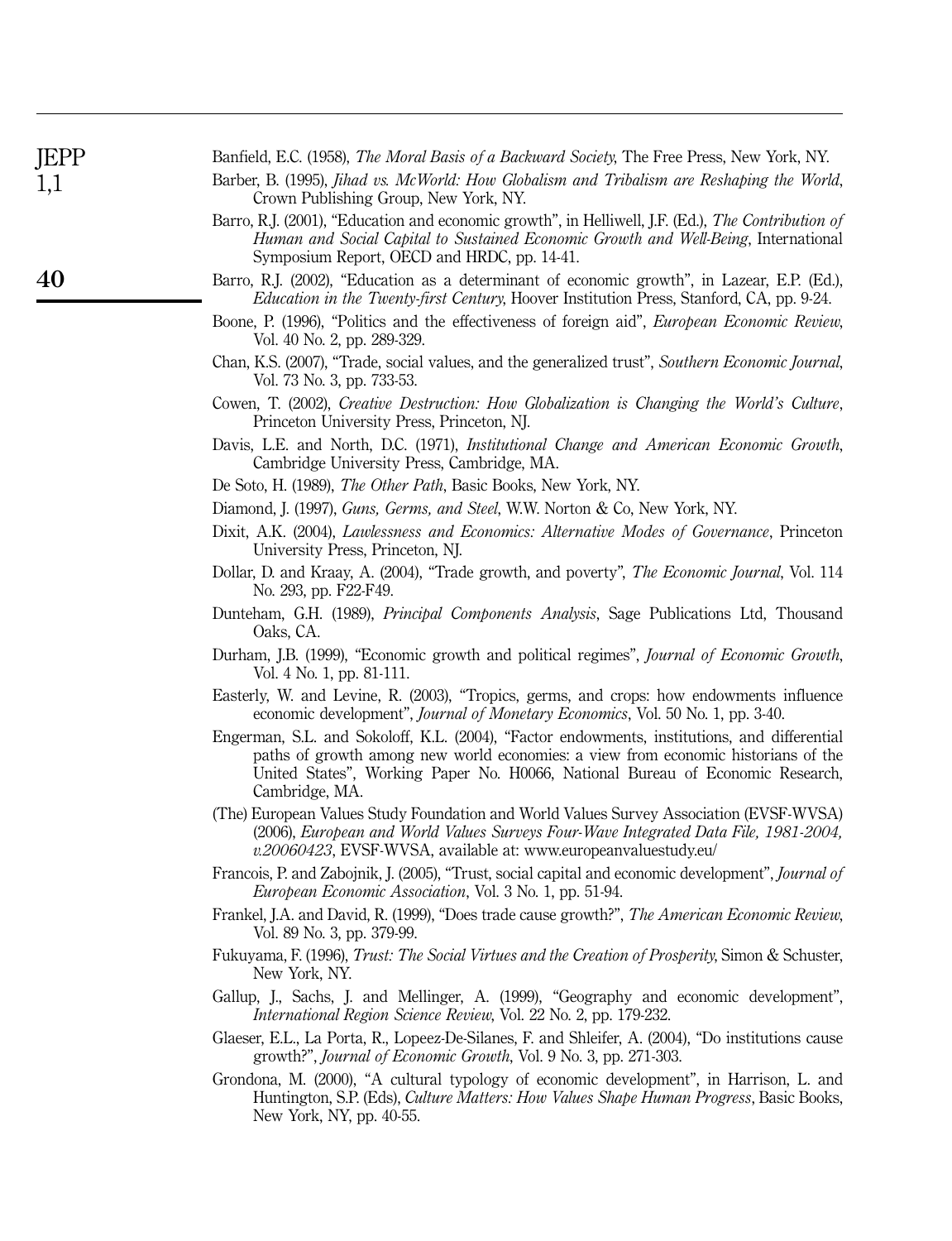| Guiso, L., Sapienza, P. and Zingales, L. (2006), "Does culture affect economic outcomes?", <i>Journal</i> | Trade openness  |
|-----------------------------------------------------------------------------------------------------------|-----------------|
| <i>of Economic Perspectives, Vol. 20 No. 2, pp. 23-48.</i>                                                | and destruction |

- Harper, D.A. (2003), Foundations of Entrepreneurship and Economic Development, Routledge, New York, NY.
- Holcombe, R.G. (1998), "Entrepreneurship and economic growth", The Quarterly Journal of Austrian Economics, Vol. 1 No. 2, pp. 45-62.
- Huntington, S.P. (1996), The Clash of Civilizations and the Remaking of the World Order, Simon & Schuster, New York, NY.
- Jaggers, K. and Marshall, M.G. (2000), Polity IV Project, Center for International Development and Conflict Management, University of Maryland, College Park, MD.
- Jones, E.L. (2006), Cultures Merging: A Historical and Economic Critique of Culture, Princeton University Press, Princeton, NJ.
- Keefer, P. and Knack, S. (1997), "Why don't poor countries catch up? A cross national test of an institutional explanation", Economic Inquiry, Vol. 35 No. 3, pp. 590-602.
- Knack, S. and Keefer, P. (1997), "Does social capital have an economic payoff?", The Quarterly Journal of Economics, Vol. 112 No. 4, pp. 1251-88.
- La Porta, R., Lopez-de-Silanes, F., Shleifer, A. and Vishny, R. (1999), "The quality of government", Journal of Law, Economics and Organization, Vol. 15 No. 1, pp. 222-79.
- Lane, R.E. (1991), The Market Experience, Cambridge University Press, Cambridge, MA.
- Lavoie, D. and Chamlee-Wright, E. (2000), Culture and Enterprise, Routledge, New York, NY.
- Licht, A.N., Chanan, G. and Schwartz, S.H. (2007), "Culture rules: the foundations of the rule of law and other norms of governance", Journal of Comparative Economics, Vol. 35, pp. 659-88.
- North, D.C. (1961), The Economic Growth of the United States, 1790-1860, Prentice Hall, Englewood Cliffs, NJ.
- North, D.C. (1990), Institutions, Institutional Change and Economic Performance, Cambridge University Press, Cambridge, MA.
- North, D.C. (1991), "Institutions", *Journal of Economic Perspectives*, Vol. 5 No. 1, pp. 97-112.
- North, D.C. (2005), Understanding the Process of Economic Change, Princeton University Press, Princeton, NJ.
- Platteau, J.-P. (2000), *Institutions, Social Norms, and Economic Development*, Routledge, New York, NY.
- Porter, M.E. (2000), "Attitudes, values, and beliefs, and the microeconomics of prosperity", in Harrison, L. and Huntington, S. (Eds), Culture Matters: How Values Shape Human Progress, Basic Books, New York, NY, pp. 202-18.
- Putnam, R.D. (1993), Making Democracy Work. Civic Traditions in Modern Italy, Princeton University Press, Princeton, NJ.
- Quinn, D.P. (1997), "The correlates of change in international financial regulation", American Political Science Review, Vol. 91 No. 3, pp. 531-51.
- Quinn, D.P. and Toyoda, A.M. (2007), "Ideology and voter preferences as determinants of financial globalization", American Journal of Political Science, Vol. 51 No. 2, pp. 344-63.
- Quinn, D.P. and Toyoda, A.M. (2008), "Does capital account liberalization lead to economic growth?", Review of Financial Studies, Vol. 21 No. 3, pp. 1403-49.
- Rodriguez, F. and Rodrik, D. (2001), "Trade policy and economic growth: a skeptic's guide to the cross-national evidence", Working Paper No. 7081, NBER, Cambridge, MA.
- Rodrik, D. (1997), *Has Globalization Gone Too Far?* Institute for International Economics, Washington, DC.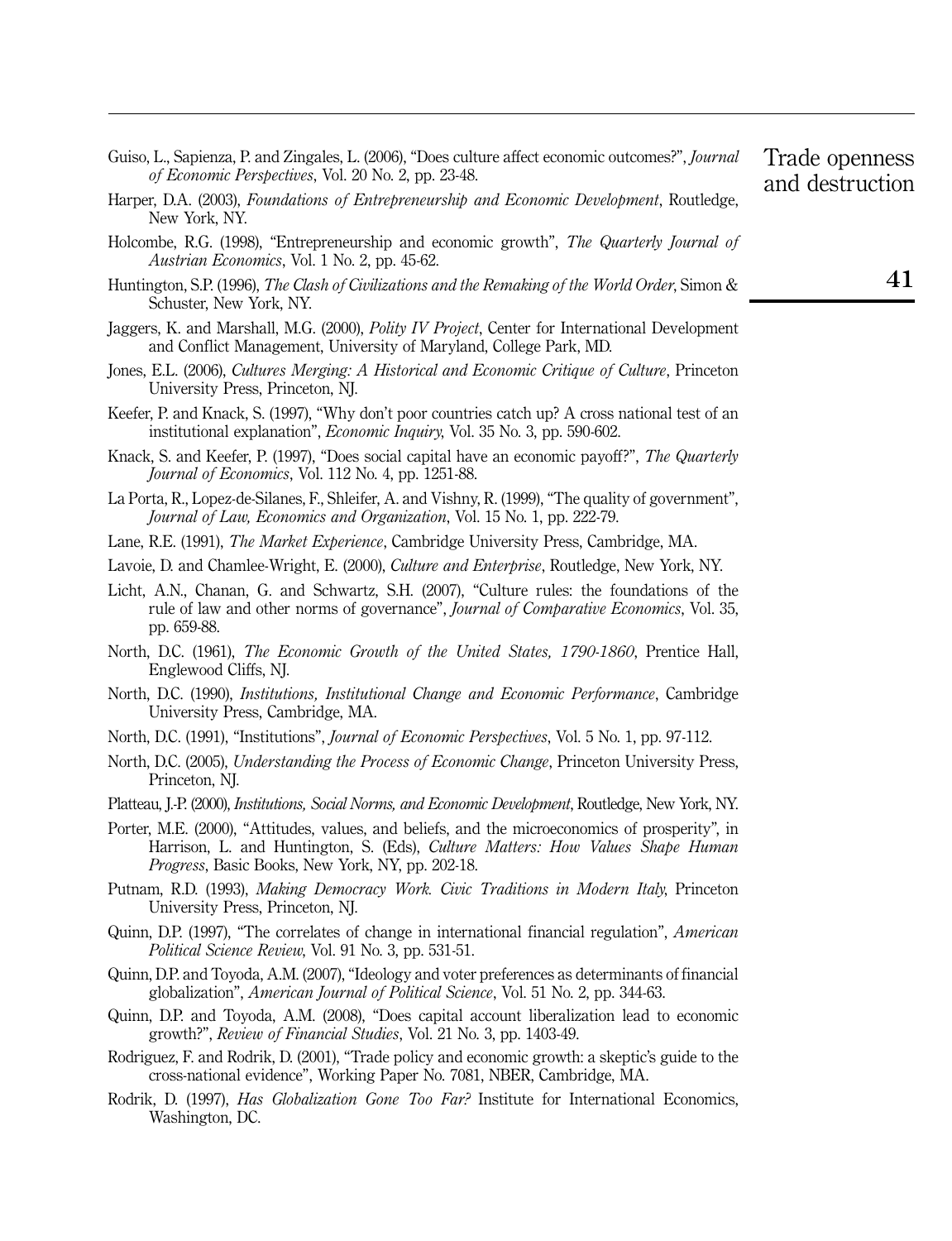| JEPP | Rodrik, D. (1998), "Why do more open economies have bigger governments?", Journal of Political<br><i>Economy</i> , Vol. 106 No. 5, pp. 979-1032.                                                                                |
|------|---------------------------------------------------------------------------------------------------------------------------------------------------------------------------------------------------------------------------------|
| 1,1  | Rodrik, D., Subramanian, A. and Trebbi, F. (2004), "Institutions rule: the primacy of institutions<br>over geography and integration in economic development", <i>Journal of Economic Growth</i> ,<br>Vol. 9 No. 2, pp. 131-65. |
| 42   | Sachs, J. (2001), "Tropical underdevelopment", Working Paper No. 8119, National Bureau of<br>Economic Research, Cambridge, MA.                                                                                                  |
|      | Sachs, J. (2003), "Institutions don't rule: direct effects of geography on per capita income",<br>Working Paper No. 9490, National Bureau of Economic Research, Cambridge, MA.                                                  |
|      | Sachs, J.D. and Warner, A. (1995), "Economic reform and the process of global integration",<br>Brookings Papers on Economic Activity, Vol. 26 No. 1, pp. 1-118.                                                                 |
|      | Sala-i-Martin, X. and Subramanian, A. (2003), "Addressing the curse of natural resources: an<br>illustration from Nigeria", Working Paper No. 9804, National Bureau of Economic<br>Research, Cambridge, MA.                     |
|      | Schneider, F. and Wagner, A.F. (2001), "Institutions of conflict management and economic growth<br>in the European Union", Kyklos, Vol. 54 No. 4, pp. 509-32.                                                                   |
|      | Schumpeter, J.A. (1934), The Theory of Economic Development, Harvard University Press,<br>Cambridge, MA.                                                                                                                        |
|      | Schumpeter, J.A. (1942), <i>Capitalism, Socialism, and Democracy</i> , Harper and Brothers, New York,<br>NY.                                                                                                                    |
|      | Shirley, M.M. (2008), Institutions and Development, Edward Elgar Publishing Ltd, Cheltenham.                                                                                                                                    |
|      | Storr, V. (2008), "The market as a social space", <i>The Review of Austrian Economics</i> , Vol. 21<br>Nos 2/3, pp. 135-50.                                                                                                     |
|      | Tabellini, G. (2008a), "Presidential address: institutions and culture", Journal of the European<br>Economic Association, Vol. 6 Nos 2-3, pp. 255-94.                                                                           |
|      | Tabellini, G. (2008b), "The scope of values: cooperation and incentives", Quarterly Journal of<br>Economics, Vol. 123 No. 3, pp. 905-50.                                                                                        |
|      | Tabellini, G. (2010), "Culture and institutions: economic development in the regions of Europe",<br>Journal of European Economic Association, Vol. 8 No. 4, pp. 677-716.                                                        |
|      | Versakelis, N.C. (2001), "The impact of patent protection, economy openness and national culture<br>on R&D investment: a cross-country empirical investigation", Research Policy, Vol. 30<br>No. 7, pp. 1059-68.                |
|      | Wacziarg, R. (2001), "Measuring the dynamic gains from trade", World Bank Economic Review,<br>Vol. 15 No. 3, pp. 393-429.                                                                                                       |
|      | Wei, S.-J. (2000), "Natural openness and good government", Working Paper No. 7765,<br>NBER.                                                                                                                                     |
|      | Williamson, C.R. (2009), "Informal institutions rule: institutional arrangements and economic<br>performance", Public Choice, Vol. 193 No. 3, pp. 371-87.                                                                       |
|      | Williamson, C.R. and Kerekes, C.B. (2010), "Securing private property: formal versus informal<br>institutions", Journal of Law and Economics, forthcoming.                                                                      |
|      | Williamson, O. (2000), "The new institutional economics: taking stock and looking ahead",<br>Journal of Economic Literature, Vol. 38 No. 3, pp. 595-613.                                                                        |
|      | Woolcock, M. (1998), "Social capital and economic development: toward a theoretical synthesis<br>and policy framework", Theory and Society, Vol. 27 No. 2, pp. 151-208.                                                         |
|      | World Bank (2006), <i>World Development Indicators</i> , World Bank, Washington, DC.                                                                                                                                            |
|      | Yanikkaya, H. (2003), "Trade openness and economic growth: a cross country empirical<br>investigation", <i>Journal of Development Economics</i> , Vol. 72 No. 1, pp. 57-89.                                                     |
|      |                                                                                                                                                                                                                                 |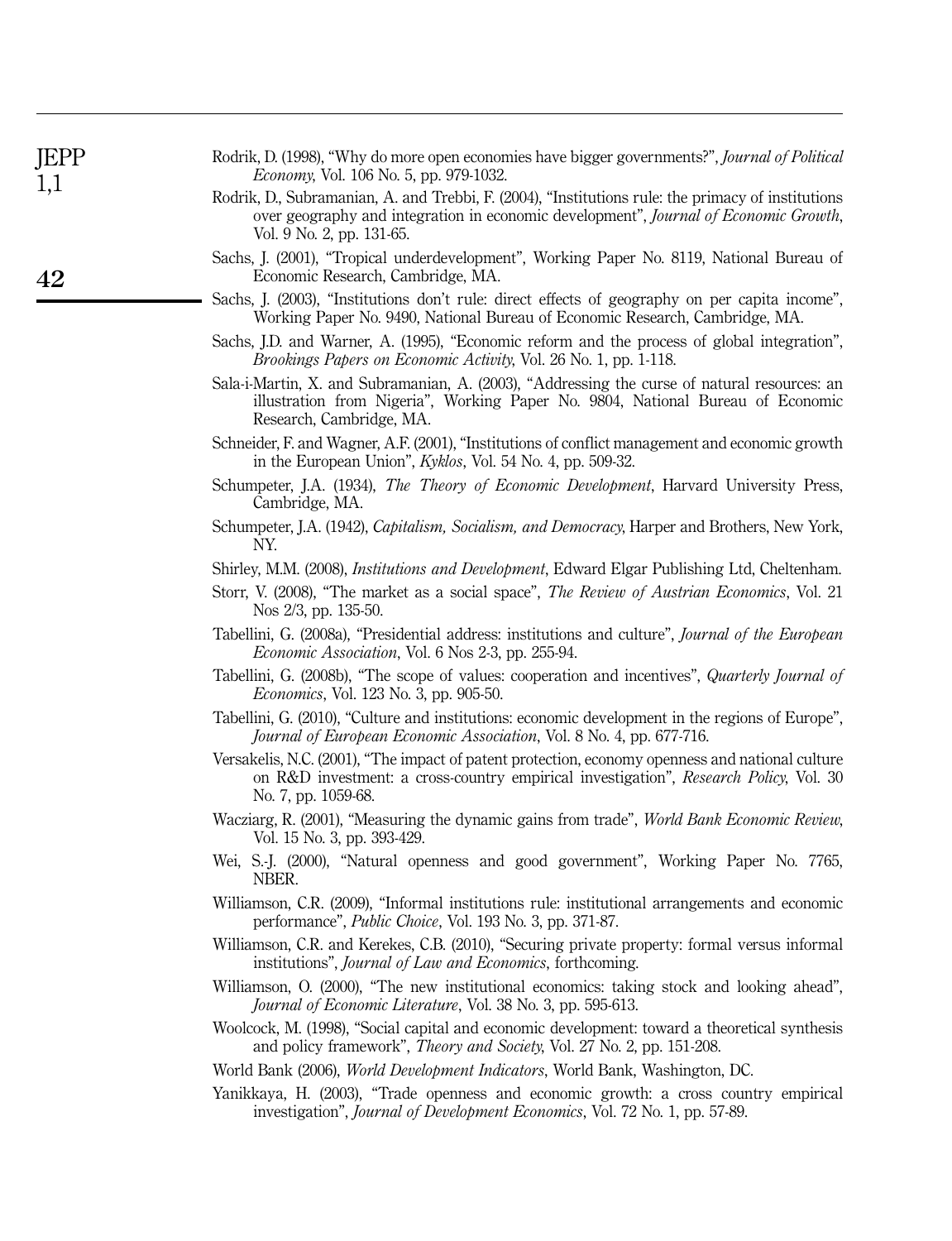| Variable                                                                              | Data description                                                                                                                                                                                                                                                                                                                                                                                                                                                                                                                                                                                                                                                                                                                                                                            | Sources                                                                                                            | pendix 1                          |
|---------------------------------------------------------------------------------------|---------------------------------------------------------------------------------------------------------------------------------------------------------------------------------------------------------------------------------------------------------------------------------------------------------------------------------------------------------------------------------------------------------------------------------------------------------------------------------------------------------------------------------------------------------------------------------------------------------------------------------------------------------------------------------------------------------------------------------------------------------------------------------------------|--------------------------------------------------------------------------------------------------------------------|-----------------------------------|
| Trade openness-<br>capital                                                            | This index measures the degree of regulation surrounding the capital account. It is based an interval<br>scale constructed by coding domestic and international laws. The index is scaled from 0 to 100 with<br>100 representing a country fully open to inward and outward capital flows. Data are available                                                                                                                                                                                                                                                                                                                                                                                                                                                                               | Quinn (1997)                                                                                                       |                                   |
| Trade openness-<br>current                                                            | from 1950 to 1999 for 94 countries<br>This index measures the degree of regulation surrounding the current account. It is based an interval<br>scale constructed by coding domestic and international laws. The index is scaled from 0 to 100 with<br>100 representing a country fully open to inward and outward capital flows. Data are available                                                                                                                                                                                                                                                                                                                                                                                                                                         | Quinn (1997)                                                                                                       |                                   |
| Trade openness-<br>SW                                                                 | barriers, a black market exchange rate, a state monopoly on major exports, and a socialist economic system<br>A dummy variable equal to 1 classifies a country as open and 0 if closed based on tariff rates, non-tariff<br>from 1950 to 1999 for 94 countries                                                                                                                                                                                                                                                                                                                                                                                                                                                                                                                              | Sachs and Warner (1995)                                                                                            |                                   |
| Culture                                                                               | as being important, control is measured as the unconditional average response (multiplied by 10) to<br>your life turns out (scaled from 1 to 10), obedience is the percentage of respondents that mentioned obedience<br>the question asking to indicate how much freedom of choice and control in your life you have over the way<br>as being important. PCA culture is constructed by using PCA to extract the common variation among all four<br>measured as the percentage of respondents who answered that "Most people can be trusted," respect is<br>The sum of three positive beliefs (control, respect, trust) minus the negative belief (obedience). Trust is<br>measured as the percentage of respondents that mentioned the quality "tolerance and respect for other<br>people" | Study Foundation and<br>The European Values<br>World Values Survey<br>Association (2006)                           |                                   |
| Jrban population<br>og population<br>$GDP$ growth<br>Democracy<br>Log GDP<br>Log area | ex is measured on a scale from 0 to 10 with 10 representing most democratic. The variable is<br>Logarithm of total area of a country<br>Growth of GDP per capita, PPP basis, constant 2,000 international dollars<br>GDP, PPP basis, constant 2,000 international dollars<br>components. Both indices are normalized to range between 0 and 10 Logarithm of total population<br>Percentage of population living in an urban area<br>The inde                                                                                                                                                                                                                                                                                                                                                | World Bank (2006)<br>World Bank (2006)<br>World Bank (2006)<br>World Bank (2006)<br>World Bank (2006)<br>Polity IV |                                   |
| Income inequality<br>Geography                                                        | derived from a combination of quantifying the competitiveness of the political process, the openness<br>Measured as the absolute value of the latitude of the country, scaled to values between 0 and 1<br>and competiveness of executive recruitment, and constraints on the chief executive<br>Gini coefficient between 0 and 1 where 1 represents more inequality                                                                                                                                                                                                                                                                                                                                                                                                                        | La Porta et al. (1999)<br>World Bank (2006)                                                                        |                                   |
| attainment in 1960<br>Log educational                                                 | () is the equator)<br>Measured as the number of years of schooling of the total population over age 25 by 1960                                                                                                                                                                                                                                                                                                                                                                                                                                                                                                                                                                                                                                                                              | Glaeser et al. $(2004)$                                                                                            |                                   |
|                                                                                       |                                                                                                                                                                                                                                                                                                                                                                                                                                                                                                                                                                                                                                                                                                                                                                                             |                                                                                                                    |                                   |
| Data description                                                                      |                                                                                                                                                                                                                                                                                                                                                                                                                                                                                                                                                                                                                                                                                                                                                                                             |                                                                                                                    | Trade openness<br>and destruction |
| Table AI.<br>and sources                                                              |                                                                                                                                                                                                                                                                                                                                                                                                                                                                                                                                                                                                                                                                                                                                                                                             | 43                                                                                                                 |                                   |

# $Ap$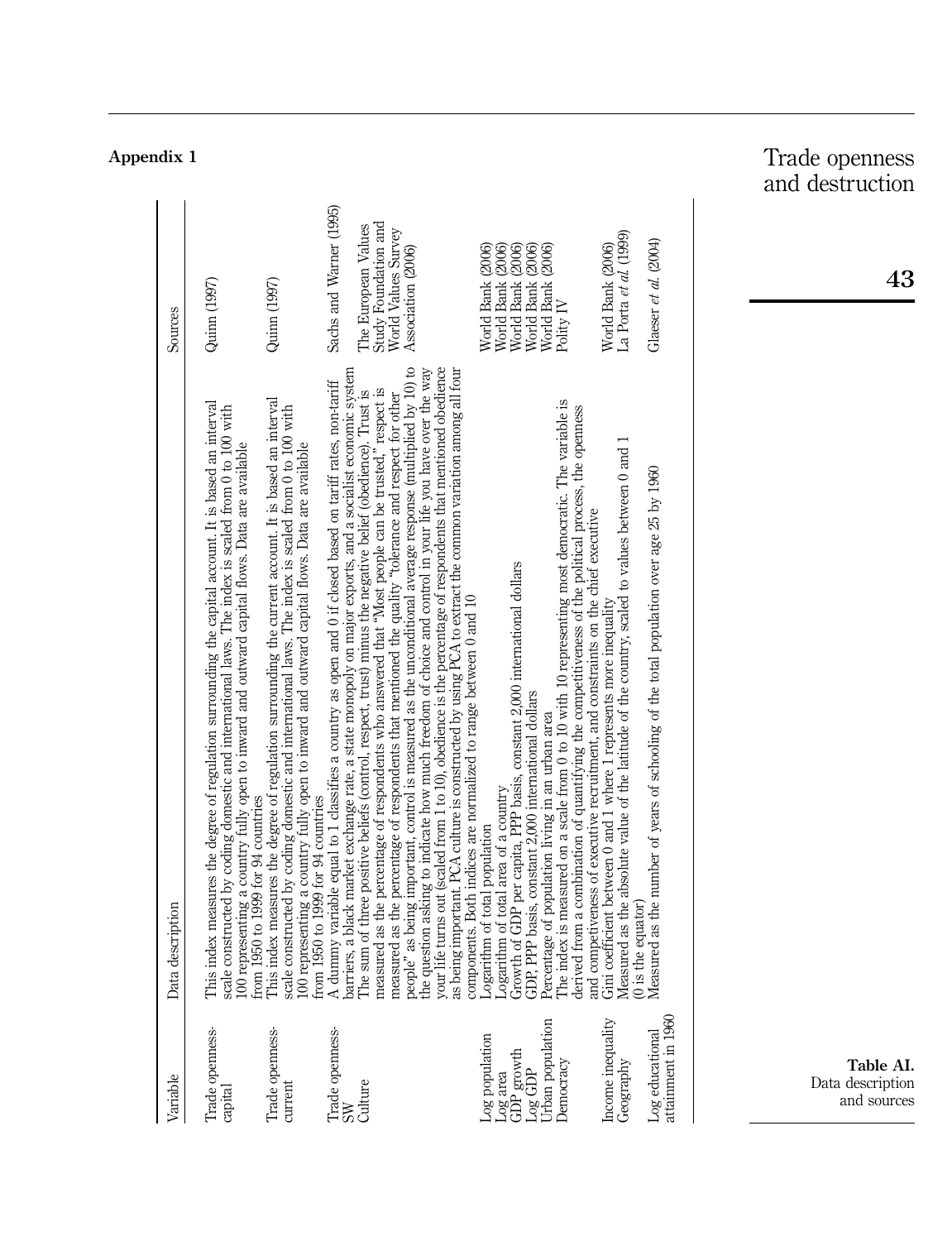| <b>IEPP</b> | <b>Appendix 2.</b> Construction of culture index                                                                                                      |
|-------------|-------------------------------------------------------------------------------------------------------------------------------------------------------|
| 1,1         | The first cultural trait, trust, attempts to detern<br>are trustworthy. The following question from t<br>of outure: "Conorally apoaling would you go: |

44

the first cultural traits cultural traits to determine the extent to which individuals believe others the survey is used to measure the trust component of culture: "Generally speaking, would you say that most people can be trusted or that you can't be too careful in dealing with people?" The level of trust is captured in each country as the percentage of respondents that answered "Most people can be trusted," as opposed to "Can't be too careful" and "Don't know."

The second component of culture, which we call "control" captures the perceived level of selfdetermination of respondents. To identify and capture this cultural component the following survey question is used: "Some people feel they have completely free choice and control over their lives, while other people feel that what we do has no real effect on what happens to them. Please use this scale (from 1 to 10) where 1 means 'none at all' and 10 means 'a great deal' to indicate how much freedom of choice and control in life you have over the way your life turns out". An aggregate control component is determined by averaging all the individual responses and multiplying by ten.

The third cultural trait – respect – is grounded in a distinction between generalized vs limited morality. Generalized morality refers to abstract rules which govern interactions across social groups resulting in less opportunistic behavior outside of an individual's primary social group. In contrast, limited morality refers to the absence of general rules and the existence of "in-group" rules. The result is that opportunistic behavior outside an individual's primary social network is more likely under limited morality given the absence of general and widespread rules to govern interactions. The level of respect for others serves as a proxy for the level of generalized vs limited morality. The following survey question is analyzed to determine the importance of respect in a society: "Here is a list of qualities that children can be encouraged to learn at home. Which, if any, do you consider to be especially important? Please choose up to five." Respect is defined as the percentage of respondents in each country that mentioned the quality "tolerance and respect for other people," as being important.

The fourth and final cultural trait captures the importance of obedience in a society. In order to capture the level of obedience, the above question measuring respect is also utilized. Obedience is defined as the percentage of respondents within a country answering that obedience is an important quality for children to learn.

In order to maximize our number of periods for the panel data, the culture variable is constructed as follows. The first wave of surveys (1981-1984) represents culture in the time period 1984. The second wave (1989-1993) is used to create the culture variable in the period 1989. The surveys from 1994 to 1999 is used to create culture for the period 1994. The fourth wave from 1999 to 2001 represents the culture variable for 1999 and the latest wave is used to create the culture variable for the period 2004.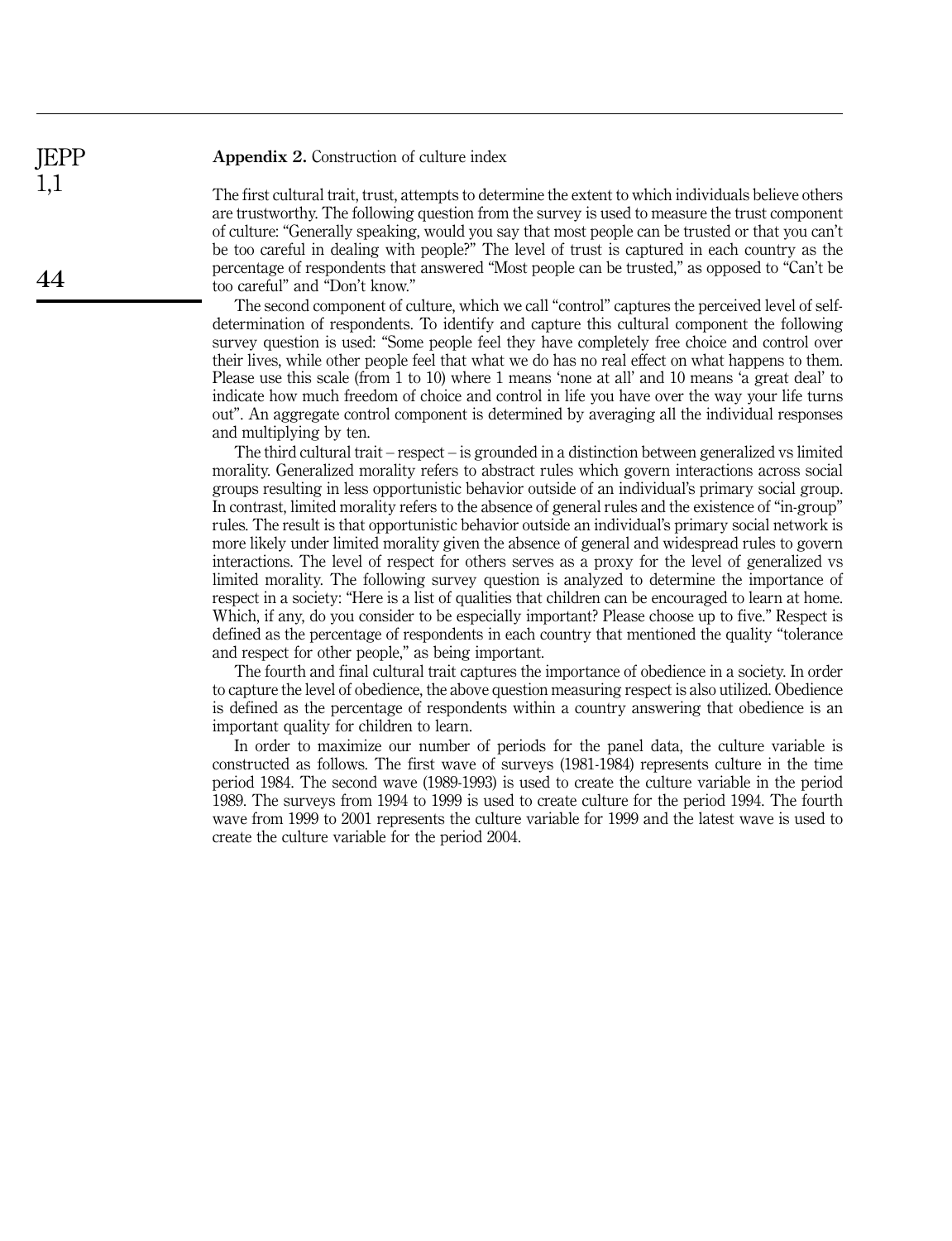# Appendix 3

|                        |      |      |      | Culture |      |         |                |                          |
|------------------------|------|------|------|---------|------|---------|----------------|--------------------------|
| Country                | 1984 | 1989 | 1994 | 1999    | 2004 | Average | Rank           |                          |
| Albania                |      |      | 2.73 | 3.44    |      | 3.08    | 70             | 45                       |
| Algeria                |      |      |      | 1.44    |      | 1.44    | 87             |                          |
| Andorra                |      |      |      |         | 5.61 | 5.61    | 17             |                          |
| Argentina              | 4.23 | 5.32 | 4.70 | 4.22    | 4.25 | 4.54    | 30             |                          |
| Armenia                |      |      | 3.58 |         |      | 3.58    | 56             |                          |
| Australia              | 5.50 |      | 6.83 |         | 7.54 | 6.62    | 8              |                          |
| Austria                |      | 5.73 |      | 6.47    |      | 6.10    | 14             |                          |
| Azerbaijan             |      |      | 3.53 |         |      | 3.53    | 59             |                          |
| Bangladesh             |      |      | 4.90 | 4.74    |      | 4.82    | 24             |                          |
| Belarus                |      |      | 2.94 | 4.79    |      | 3.87    | 48             |                          |
| Belgium                | 3.40 | 4.69 |      | 4.97    |      | 4.35    | 37             |                          |
| Bosnia and Herzegovina |      |      | 3.21 | 3.31    |      | 3.26    | 68             |                          |
| <b>Brazil</b>          |      | 3.11 | 1.57 |         | 2.58 | 2.42    | 76             |                          |
| Bulgaria               |      | 3.76 | 3.31 |         | 3.25 | 3.75    | 52             |                          |
|                        |      |      |      | 4.68    |      |         |                |                          |
| Burkina Faso           |      |      |      |         | 1.12 | 1.12    | 89             |                          |
| Canada                 | 6.05 | 7.56 |      | 6.73    |      | 6.78    | 7              |                          |
| Chile                  |      | 4.08 | 3.40 | 3.78    | 3.63 | 3.72    | 53             |                          |
| China                  |      | 7.82 | 4.88 | 7.69    | 6.84 | 6.81    | 6              |                          |
| Colombia               |      |      | 3.79 |         | 4.04 | 3.92    | 45             |                          |
| Croatia                |      |      | 4.83 |         |      | 4.83    | 22             |                          |
| Cyprus                 |      |      |      |         | 3.54 | 3.54    | 58             |                          |
| Czech Republic         |      | 5.15 | 5.21 | 5.11    |      | 5.16    | 19             |                          |
| Denmark                | 6.71 | 8.08 |      | 9.36    |      | 8.05    | $\overline{2}$ |                          |
| Dominican Republic     |      |      | 3.90 |         |      | 3.90    | 47             |                          |
| Egypt, Arab Republic   |      |      |      | 3.10    | 1.77 | 2.44    | 75             |                          |
| El Salvador            |      |      | 2.07 |         |      | 2.07    | 79             |                          |
| Estonia                |      | 5.36 | 3.71 | 4.34    |      | 4.47    | 33             |                          |
| Ethiopia               |      |      |      |         | 1.74 | 1.74    | 86             |                          |
| Finland                |      | 8.40 | 7.58 | 7.80    | 7.91 | 7.92    | $\sqrt{3}$     |                          |
| France                 | 4.53 | 3.51 |      | 4.97    | 4.69 | 4.42    | 35             |                          |
| Georgia                |      |      | 3.57 |         |      | 3.57    | 57             |                          |
| Germany                | 4.50 | 5.90 | 7.50 | 6.80    | 6.41 | 6.22    | 12             |                          |
| Ghana                  |      |      |      |         | 1.04 | 1.04    | 90             |                          |
| Greece                 |      |      |      | 4.78    |      | 4.78    | 26             |                          |
| Hong Kong, China       |      |      |      |         | 3.80 | 3.80    | 49             |                          |
| Hungary                | 2.96 | 3.28 | 4.01 | 3.78    |      | 3.51    | 61             |                          |
| Iceland                | 6.27 | 5.26 |      | 7.71    |      | 6.41    | 10             |                          |
| India                  |      | 3.05 | 2.05 | 3.06    | 1.78 | 2.49    | 73             |                          |
| Indonesia              |      |      |      | 4.50    | 3.89 | 4.20    | 41             |                          |
| Iran, Islamic Republic |      |      |      | 4.85    | 3.67 | 4.26    | 40             |                          |
| Iraq                   |      |      |      | 3.43    | 3.16 | 3.29    | 65             |                          |
| Ireland                |      |      |      | 4.97    |      | 4.97    | 20             |                          |
| Italy                  | 2.65 | 4.66 |      | 5.37    | 5.16 | 4.46    | 34             |                          |
| Japan                  | 4.66 | 5.58 | 6.30 | 6.79    | 6.81 | 6.03    | 15             | Table AII.               |
|                        |      |      |      |         |      |         |                | Culture index by country |
|                        |      |      |      |         |      |         | (continued)    | and year                 |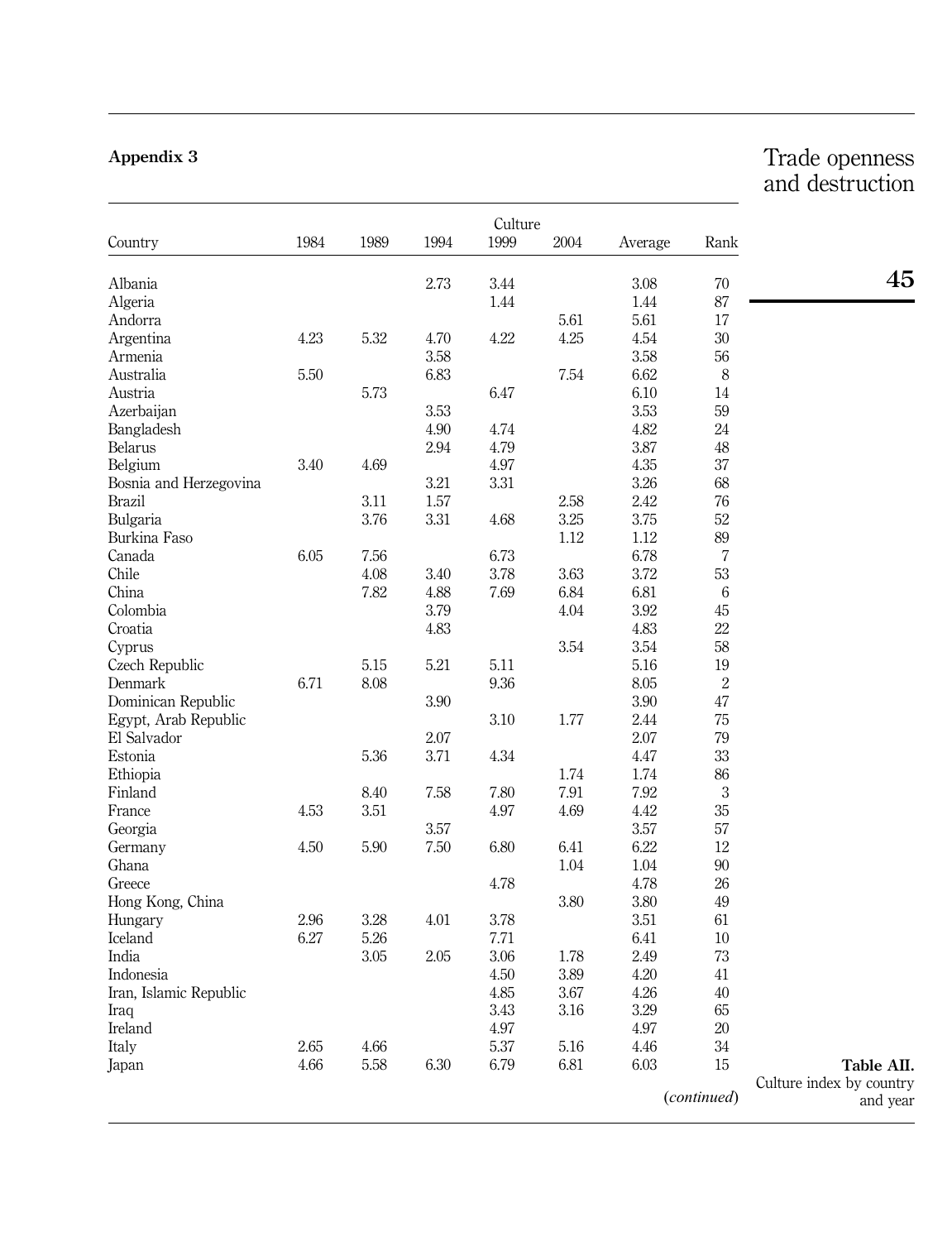| <b>IEPP</b> |                       |      |              |              | Culture      |              |              |                |
|-------------|-----------------------|------|--------------|--------------|--------------|--------------|--------------|----------------|
| 1,1         | Country               | 1984 | 1989         | 1994         | 1999         | 2004         | Average      | Rank           |
|             | Jordan                |      |              |              | 4.11         | 4.01         | 4.06         | 43             |
|             | Korea, Republic       | 2.95 | 5.63         |              | 5.83         | 5.43         | 4.96         | 21             |
|             | Kyrgyz Republic       |      |              |              | 3.79         |              | 3.79         | 50             |
| 46          | Latvia                |      | 5.08         | 4.85         | 4.29         |              | 4.74         | $27\,$         |
|             | Lithuania             |      | 4.61         | 3.69         | 4.29         |              | 4.20         | 42             |
|             | Luxembourg            |      |              |              | 5.65         |              | 5.65         | 16             |
|             | Macedonia, FYR        |      |              | 4.15         | 4.93         |              | 4.54         | 31             |
|             | Malaysia              |      |              |              |              | 4.64         | 4.64         | $28\,$         |
|             | Mali                  |      |              |              |              | 1.94         | 1.94         | 83             |
|             | Malta                 | 1.83 | 1.93         |              | 3.75         |              | 2.50         | 72             |
|             | Mexico                |      | 4.37         | 3.65         | 3.70         | 4.01         | 3.93         | 44             |
|             | Moldova               |      |              | 3.13         | 3.54         | 5.03         | 3.90         | 46             |
|             | Morocco               |      |              |              | 2.77         | 1.33         | 2.05         | 81             |
|             | Netherlands           | 5.01 | 6.95         |              | 8.30         | $6.00\,$     | 6.57         | 9              |
|             | New Zealand           |      |              | 7.79         |              | 7.92         | 7.86         | $\overline{4}$ |
|             | Nigeria               |      | 2.54         | 1.65         | 1.87         |              | 2.02         | 82             |
|             | Norway                | 4.85 | 6.95         | 7.41         |              |              | 6.40         | 11             |
|             | Pakistan              |      |              |              | 1.93         |              | 1.93         | 84             |
|             | Peru                  |      |              | 2.09         | 2.57         | 2.29         | 2.32         | 77             |
|             | Philippines           |      |              | 1.68         | 2.45         |              | 2.06         | 80             |
|             | Poland                |      | 4.56         | 0.00         | 4.53         | 4.06         | 3.29         | 66             |
|             | Portugal              |      | 3.56         |              | 3.15         |              | 3.36         | 64             |
|             | Puerto Rico           |      |              | 3.52         | 3.47         |              | 3.49         | 62             |
|             | Romania               |      | 3.81         | 5.22         | 3.86         | 5.05         | 4.49         | $32\,$         |
|             | Russian Federation    |      | 5.48         | 3.68         | 3.61         | 4.48         | 4.31         | $39\,$         |
|             | Rwanda                |      |              |              |              | 0.25         | 0.25         | 92             |
|             | Saudi Arabia          |      |              |              | 3.26         |              | 3.26         | 67             |
|             | Serbia and Montenegro |      |              | 3.19         | 2.88         | 2.77         | 2.95         | 71             |
|             | Singapore             |      |              |              | 3.49         |              | 3.49         | $62\,$         |
|             | Slovak Republic       |      | 3.35         | 4.13         | 3.40         |              | 3.63         | 55             |
|             | Slovenia              |      | 3.82<br>3.69 | 4.54         | 5.11<br>2.98 | 5.01         | 4.62         | 29<br>60       |
|             | South Africa          | 3.72 |              | 2.95<br>4.35 | 4.84         | 4.45<br>4.25 | 3.52<br>4.38 |                |
|             | Spain<br>Sweden       | 7.85 | 4.76<br>9.15 | 9.15         | 9.79         | 10.00        | 9.19         | 36<br>1        |
|             | Switzerland           |      | 7.19         | 6.96         |              | 8.42         | 7.52         | $\mathbf 5$    |
|             | Taiwan                |      |              | 5.15         | 1.32         | 6.56         | 4.34         | $38\,$         |
|             | Thailand              |      |              |              |              | 3.75         | 3.75         | 51             |
|             | Trinidad and Tobago   |      |              |              |              | 2.46         | 2.46         | 74             |
|             | Turkey                |      |              | 1.36         | 2.28         | 3.06         | 2.23         | $78\,$         |
|             | Uganda                |      |              |              | 0.57         |              | 0.57         | 91             |
|             | Ukraine               |      |              | $3.22\,$     | $3.51\,$     | $2.53\,$     | 3.09         | 69             |
|             | ${\rm UK}$            | 5.00 | 6.02         |              | $4.95\,$     | 5.34         | 5.33         | 18             |
|             | <b>USA</b>            | 5.14 | 6.39         | $5.75\,$     | 6.57         | 6.79         | 6.13         | 13             |
|             | Uruguay               |      |              | 4.83         |              |              | 4.83         | 22             |
|             | Venezuela, RB         |      |              | 2.96         | 4.45         |              | 3.70         | $54\,$         |
|             | Vietnam               |      |              |              | 4.37         | 5.23         | 4.80         | 25             |
|             | Zambia                |      |              |              |              | 1.30         | $1.30\,$     | 88             |
| Table AII.  | Zimbabwe              |      |              |              | 1.74         |              | 1.74         | 85             |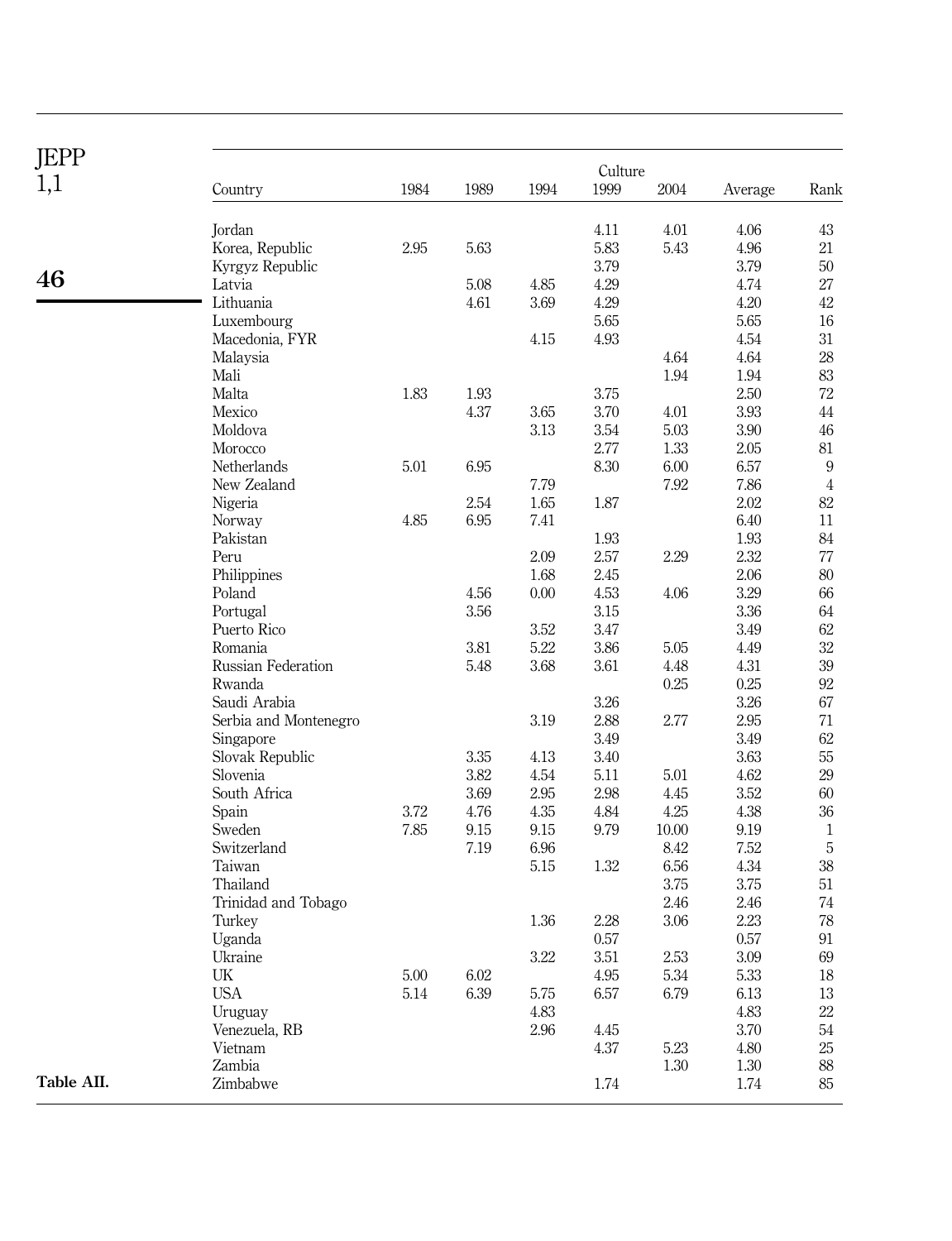| Appendix 4 |  |
|------------|--|
|------------|--|

29.94356 GDP (log) 915 23.94819 2.12341 18.87811 29.94356  $\begin{array}{r} 83.83 \\ 83.83 \\ 10.00 \\ 10.00 \\ 10.00 \\ 10.00 \\ 10.00 \\ 10.00 \\ 10.100,000 \\ 0.000 \\ 10.100 \\ 0.000 \\ 0.000 \\ 0.000 \\ 0.000 \\ 0.000 \\ 0.000 \\ 0.000 \\ 0.000 \\ 0.000 \\ 0.000 \\ 0.000 \\ 0.000 \\ 0.000 \\ 0.000 \\ 0.000 \\ 0.000 \\ 0.000 \\ 0.000 \\ 0.0$ 11.0001 GDPC (log) 915 915 915 8.416177 1.106401 1.106401 6.0001 6.0001 6.0001 1.10643 35.89  $100.00$  $100.00$ 81.74 100.00  $00.00$  $1.00$  $1.00$ 20.97  $\begin{array}{c} 93.71 \\ 66.10 \\ 00.00 \end{array}$  $16.61$ 1,280,000,000.00 Area (log)  $1,624$   $1,17$   $2,76$   $3.91$   $3.91$ Control 229 67.12 83.83 Culture index (PCA)  $^{4.82}_{4.82}$  1.82  $^{4.82}_{4.82}$  1.82 Culture index steps:  $\frac{228}{4.46}$  1.88 1.88 Democracy (100-year lag) 553 2.99  $\frac{2}{3}$  553  $\frac{2}{9}$  553  $\frac{2}{9}$   $\frac{2}{3}$   $\frac{2}{9}$   $\frac{2}{3}$   $\frac{2}{3}$   $\frac{2}{3}$   $\frac{2}{3}$   $\frac{2}{3}$   $\frac{2}{3}$   $\frac{2}{3}$   $\frac{2}{3}$   $\frac{2}{3}$   $\frac{2}{3}$   $\frac{2}{3}$   $\frac{2}{3}$   $\frac{2}{3}$ GDP 915 209,000,000,000.00 727,000,000,000.00 158,000,000.00 10,100,000,000,000.00 42.45 35.89 Obedience 234  $234$  35.96  $174$   $17.22$   $224$ Openness-current (five lag)  $52.65$   $52.65$   $52.65$   $52.65$   $52.65$ Openness-current (six lag)  $471$   $471$   $26.14$   $26.14$ Openness-SW (five lag)  $0.32$  0.32 0.45 0.45 0.00 1.00 Openness-SW (six lag)  $0.32$  0.32 0.32 0.32 0.32 0.00 1.00 Openness-capital (five lag)  $383$   $3844$   $2844$ Openness-capital (six lag)  $^{147}$  51.98 28.00  $^{147}$  51.98 28.00  $^{147}$ Population 1,767 23,400,000.00 93,700,000.00 16,000.00 1,280,000,000.00 Population (log)  $1.767$   $1.212$   $2.12$   $9.68$ Respect 234 234 57.22 67.22 13.21 14.23 14.23 Trust  $235$   $28.47$   $14.63$   $2.80$   $2.80$   $66.10$ Urban 1,845  $47.38$   $47.38$   $25.19$   $2.55$ 59.880  $16,400,000$ Maximum Area  $1,624$   $1,623,453,6$   $1,633,453.6$   $1,633,131$   $1,630$ CONSIGN 988 848 988 488 500 928.7 1615 988 500 928.7 1615 988 488 489 928.7 162.8 489 928 938 938 948 161 928 Variable # observations Mean SD Minimum Maximum 6.190643 18.87811  $\begin{array}{c} 50 \\ 3.91 \end{array}$  $0.00$ 00.0  $\begin{array}{c} 0.00 \\ 0.00 \end{array}$ 158,000,000.00 42.45  $0.00$  $0.00$ 14.23 Minimum  $0.00$ 9.68  $\frac{2.80}{2.25}$ 2.24  $\sum_{i=1}^{n}$  $60<sup>o</sup>$  $00<sub>i</sub>$ 16,000.00 88 Growth  $1,252$   $1,252$   $1,252$   $4.64$ 106401 2.12341  $1.88$ <br> $2.99$ 727,000,000,000.00  $.82$ 17.22 2.76 8.82 4.64 26.19  $0.45$ 28.44 28.00 2.12 14.63 25.19  $26.14$ 93,700,000.00  $13.21$ 8.159 1,638,131  $\overline{S}$ 8.416177 23.94819 67.12 4.82 4.46 209,000,000,000.00 35.96 52.69 51.98 47.38 270 3.65 52.65 0.32 15.03 11.17 52.64  $0.32$ 67.22<br>28.47 533,453.6 23,400,000.00 7,870 Mean # observations Openness-SW (five lag)<br>Openness-SW (six lag)<br>Openness-capital (five lag) Openness-current (five lag) penness-current (six lag) Denness-capital (six lag) Jemocracy (100-year lag) Culture index (PCA)<br>Culture index (sum) Population (log) GDP (log)<br>GDPPC<br>GDPPC (log) Population **Obedience** Area (log) Variable Growth Respect Control **Jrban** Trust Area GDP

Trade openness and destruction

47

Table AIII. Summary statistics – panel data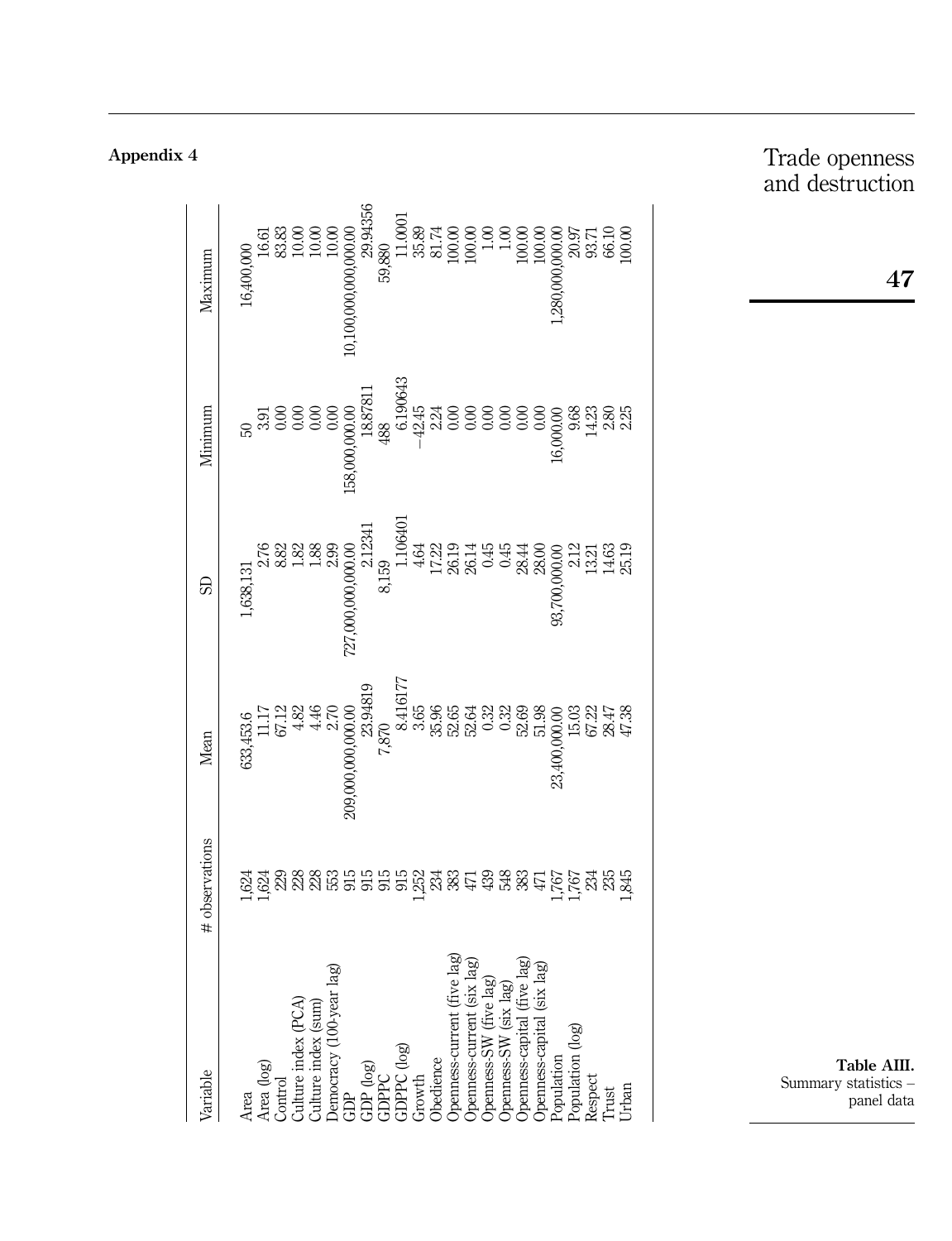Appendix 5

JEPP  $\dot{1}$ ,1

48

 $1.00$  $(14)$ (1) (1) (1) (1) (1) (6) (8) (2) (9) (5) (1) (1) (1) (1) 0.06 0.01 0.23 0.29 1.00  $(13)$  $\frac{100}{0.29}$ 0.01 1.00  $\begin{array}{cc} 1.00 & 1.00 \\ 0.48 & 1.00 \\ -0.07 & -0.01 \\ 0.01 & 0.23 \end{array}$ (12) GDP (log) 0.17 0.15 0.22 0.28 0.28 0.14 0.16 0.33 0.00 0.83 0.48 1.00  $(12)$ 0.11 0.22 0.66 1.00  $(11)$  $1.88$ <br> $-0.83$ <br> $-0.34$ <br> $-0.5$ 0.02 0.32 1.00  $(10)$ -<br>0.49<br>0.14 0.23 1.00  $\circledcirc$ (13) Urban 0.18 0.10 0.50 0.46 0.16 0.46 0.14 0.09 -(14) Democracy (100-year lag) 0.26 0.24 0.33 0.31 0.45 0.33 0.29 0.48 -(8) Openness-SW (six lag) 0.44 0.37 0.40 0.48 0.79 0.43 0.52 1.00  $\circledR$ 0.44 -0.13 - $-$  0.26 0.03 0.04 -(7) Openness-Currency (six lag) 0.33 0.25 0.79 0.88 0.42 0.86 1.00  $\widehat{\in}$ |<br>0.10<br>0.10 (6) Openness-capital (six lag) 0.18 0.10 0.87 0.76 0.32 1.00  $\circledcirc$ -<br>0.14<br>0.14 (5) Openness-SW (five lag) 0.50 0.44 0.43 0.49 1.00  $\widehat{\mathfrak{S}}$ |<br>0.10<br>0.10  $-$  0.00  $-$ (4) Openness-currency (five lag) 0.41 0.36 0.88 1.00  $\bigoplus$ -<br>0.49<br>0.11 (3) Openness-capital (five lag)  $0.29$  0.23 1.00 ි  $-$  0.06  $-$  0.15  $0.13$   $0.12$  - $\widehat{\mathfrak{D}}$ (2) Culture (PCA) 0.98 1.00  $3.8884568344949477888$ (1) Culture (sum) 1.00  $\ominus$  $-$  Growth  $(10)$  Population  $(\log)$  $(11)$  Area  $(log)$ (1) Culture (sum)<br>
(2) Culture (PCA)<br>
(3) Openness-capital (five lag)<br>
(4) Openness-currency (five lag)<br>
(5) Openness-sSW (five lag)<br>
(6) Openness-capital (six lag)<br>
(7) Openness-Currency (six lag)<br>
(8) Openness-SW (six l (13) Urban<br>(13) Democracy (100-year lag)  $(11)$  Area  $(\log)$ <br> $(12)$  GDP  $(\log)$ 

Table AIV.

Correlation matrix – panel data